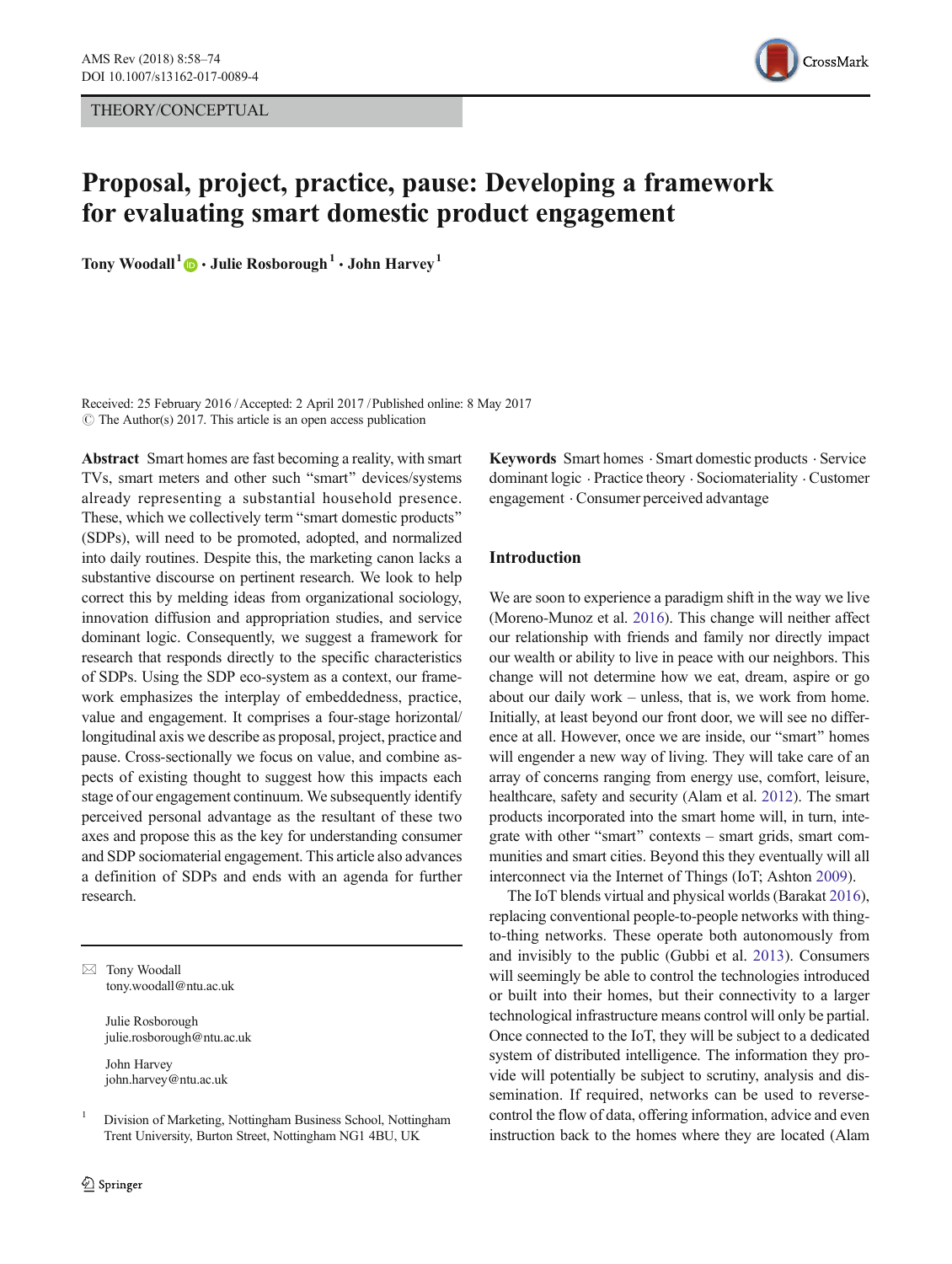et al. [2012](#page-14-0)). This paradoxically Orwellian Utopia may seem distant, but we have already started the journey. For example, the increasingly ubiquitous smart utility meter, Amazon's Echo, Google's Nest thermostats and even some smart TVs are already linked into networks primed either for private or government intervention (Timm [2016\)](#page-16-0). Contexts in which smart devices reside have consequently been described as context-aware, pervasive computing environments (Chen, Finin and Joshi [2003\)](#page-14-0).

Despite this being an issue of substantial marketing interest, the relevant literature has yet to address smart service diffusion in any substantive way. Wuenderlich, Heinonen, Ostrom, Patricio, Sousa, Voss and Lemmink [\(2015\)](#page-16-0) make this point too. They also note that it is the "embeddedness" of smart technology that simultaneously represents its most fundamental and challenging characteristic. How, they ask, will this affect consumers' emotional and behavioral responses to "smart" offerings? How will this be factored into decisions on acceptance or rejection? And to what extent will customers of differing socioeconomic and cultural circumstance be willing to normalize embedded services into their daily lives? According to Mani and Chouk [\(2016](#page-15-0)), resistance to smart technologies is an ongoing worry for the IoT industry. Issues of security, intrusiveness and uncertain utility are a clear consumer concern. Submitting to external scrutiny and monitoring, even for personal benefit (the "privacy paradox"; Hérault and Belvaux [2014\)](#page-14-0), has been cited as a worry – especially where products were conceived with persuasion in mind. It is perhaps not surprising therefore that uptake of smart domestic products has been slow and abandonment swift (Lazar et al. [2015](#page-15-0)).

In their review of priorities for service research, Ostrom et al. [\(2015\)](#page-15-0) highlight the need for more insight into how value emerges in multi-actor, networked, collaborative contexts. They note a need for more understanding of the potential for company, customer and technology integration – and smart contexts represent the frontier for such research. Before pertinent inquiry can begin though, we need to address one central concern: How, given the unique and emergent nature of smart homes and associated products, can marketers begin to understand the factors likely to impact "smart" engagement? Although innovation diffusion research frameworks exist (see later) none answer directly to the specific character of smart technology. This article addresses this deficiency, acknowledging and accommodating factors we believe likely to uncover the effect of "perceived embeddedness" (Wuenderlich et al. [2015](#page-16-0)). We also respond to Yadav and Pavlou [\(2014](#page-16-0)) whose call for the development of domainspecific frameworks in computer-mediated environments sets the principle agenda for our work.

We begin by defining our subject, a category of technological interfaces we call smart domestic products (SDPs). We then draw attention to a range of theories and concepts that inform our perspective on technology and customer engagement. Subsequently, we go on to develop a theoretical framework for SDP engagement focused on two primary axes. For the horizontal we describe a four-phase engagement continuum termed 'proposal, project, practice, pause'. For the vertical we focus on value, and this underpins discussion of an associated property (customer perceived advantage) that we propose as the fundamental unit for future/associated research.

#### Defining smart domestic products (SDPs)

An understanding of the context and potential for SDP use is only slowly emerging. Amazon's Echo and Belkin's Crock Pot slow cooker, for example, are part of this domain and represent a category that is growing. These products are designed purely to extend the potential for material consumption, but much of the smart domestic technology currently in use or in development is intended for positive (Botella, Riva, Gaggioli, Wiederhold, Alcaniz and Baños [2012\)](#page-14-0) or transformative (Mick [2006\)](#page-15-0) use. This focuses on the enhancement of either human or ecological states, with personal well-being its aim. Such devices may monitor energy use, parameters of health (e.g., blood pressure, cardiovascular function) or agility – tracking movement via strategically located RFID (radiofrequency identification) sensors. This captures the notion of "ambient assisted living" (Garcia and Rodrigues [2015](#page-14-0)), the purpose of which is either to support, assist or impose behavioral regimes. All smart technologies are designed to remove the need for conscious reflection – at one extreme helping sustain the user's existing habits (calm technology; e.g., Weiser and Brown [1997\)](#page-16-0) or, at the other, directing the user towards a particular set of actions (persuasive, or captalogical, technology; e.g., Fogg [1999\)](#page-14-0).

We define SDPs – which may be single devices or systems – as technological interfaces that provide or support any type of home service and are embedded into domestic routines. Embeddedness, identified by Moody and White [\(2003\)](#page-15-0) as structural cohesion, addresses the links between relationships and context (Laud, Karpen, Mulye and Rahman [2015\)](#page-15-0). For a smart context we suggest "embeddedness" implies physical integration into the home; social and psychological integration into the consumers' life; and informational integration into a computer-mediated network of distributed intelligence. Such networks comprise multiple interconnected actors and institutions with diverse aims and objectives. Interfaces may be functionally designed for utilitarian purposes (e.g., smart refrigerators), for hedonic purposes (e.g., Amazon Echo) or as an adjunct to social or personal well-being (e.g., smart meters). The response mechanisms that capture and exploit data provided to and received from SDPs may be primed for calm, informational or captalogical intent. But crucially, all have persuasive potential, and although many recently introduced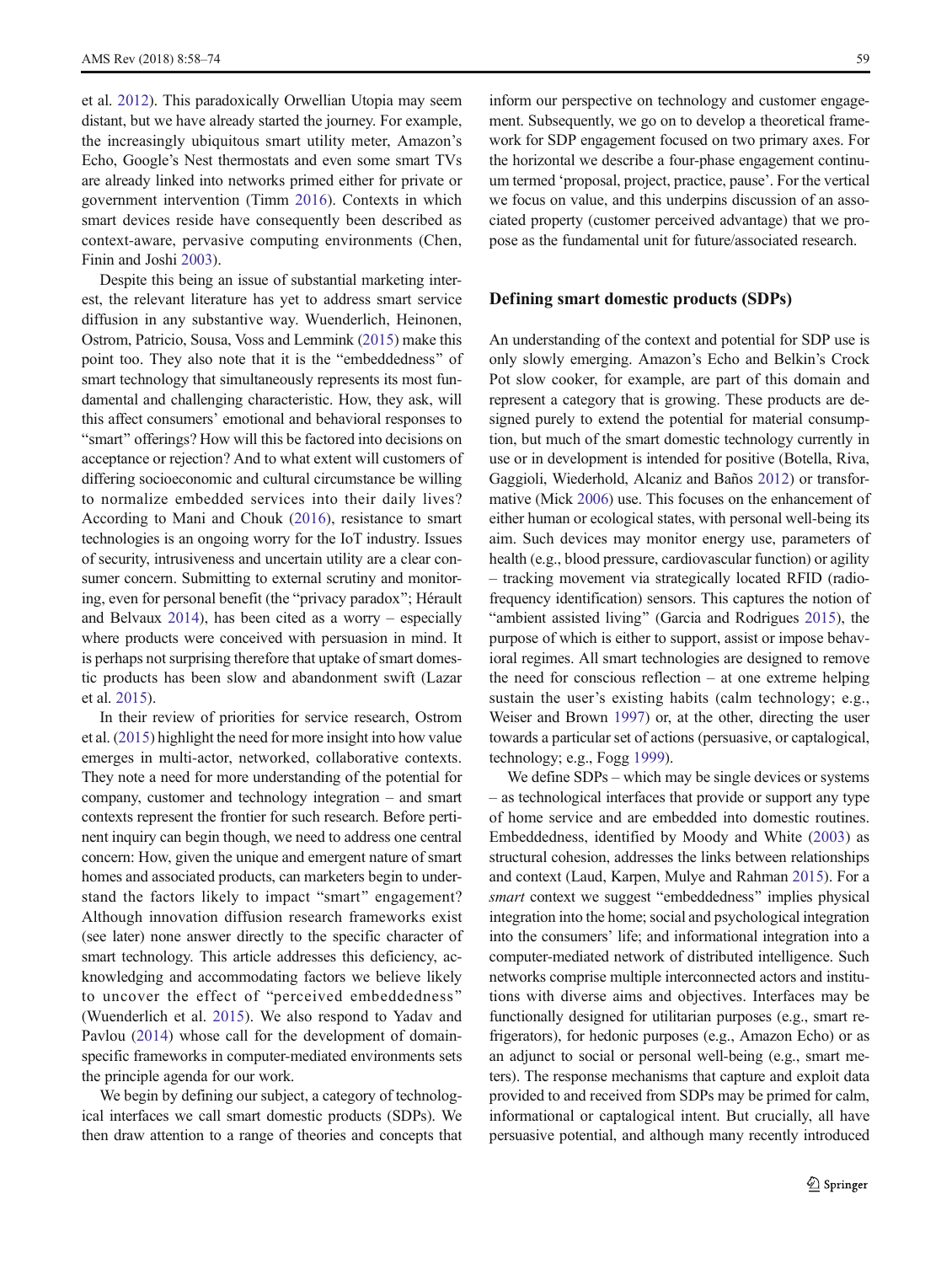<span id="page-2-0"></span>consumer products are largely benign, suppliers will likely be seeking to expand their active capacity. And this, in turn, will impact category perceptions as a whole, perhaps both recalling and reconfiguring Packard's [\(1957](#page-15-0)) notion of the "hidden persuader." Figure 1 draws on our discussion and uses both generic and branded examples to illustrate the current SDP domain.

#### SDPs and engagement

For both present and future customers to become effective SDP consumers, optimizing benefits for themselves and for other stakeholders (society, governments, sponsors, suppliers), both inertia and anxiety need to be addressed. Customers will need to engage with the technologies at their disposal and achieve symbiosis with the infrastructures that underpin them. Engagement has recently emerged as an issue of substantial interest in the marketing literature, initiated primarily through a special issue of The Journal of Service Research (e.g., Brodie, Hollebeek, Jurić and Ilić [2011](#page-14-0)). This is not per se a new concept, but its emerged topicality aligns it

with other preexisting concepts (e.g., value, experience, customer networks, co-creation) recently rehabilitated in response to the growing influence of Service-Dominant Logic (SDL; see Lusch and Vargo [2014](#page-15-0) for a review).

It is suggested that customer engagement (or individual customer/supplier commitment; Sashi [2012\)](#page-16-0) has cognitive, affective and behavioral components (e.g., Brodie et al. [2011](#page-14-0); Vivek, Beatty and Morgan [2012](#page-16-0)). And, as with many other marketing concepts it is graduated in intensity. So et al. ([2012](#page-16-0)), for example, suggest consumers pass through stages of increasing commitment (identification, enthusiasm, attention, absorption and interaction) before achieving full engagement with an offering. SDPs are stereotypical engagement platforms (Ramaswamy [2008\)](#page-15-0). These are interfaces that offer mutually beneficial co-creational opportunities for a wide range of service system stakeholders (Jaakkola and Alexander [2014\)](#page-15-0). However, unless complicit at all levels of engagement SDP consumers will not realize full benefits, while objectives for commercial or social ambition will be considerably undermined. In a smart context therefore, we associate engagement with psychological embeddedness.

Fig. 1 A taxonomy of smart domestic products (SDPs)

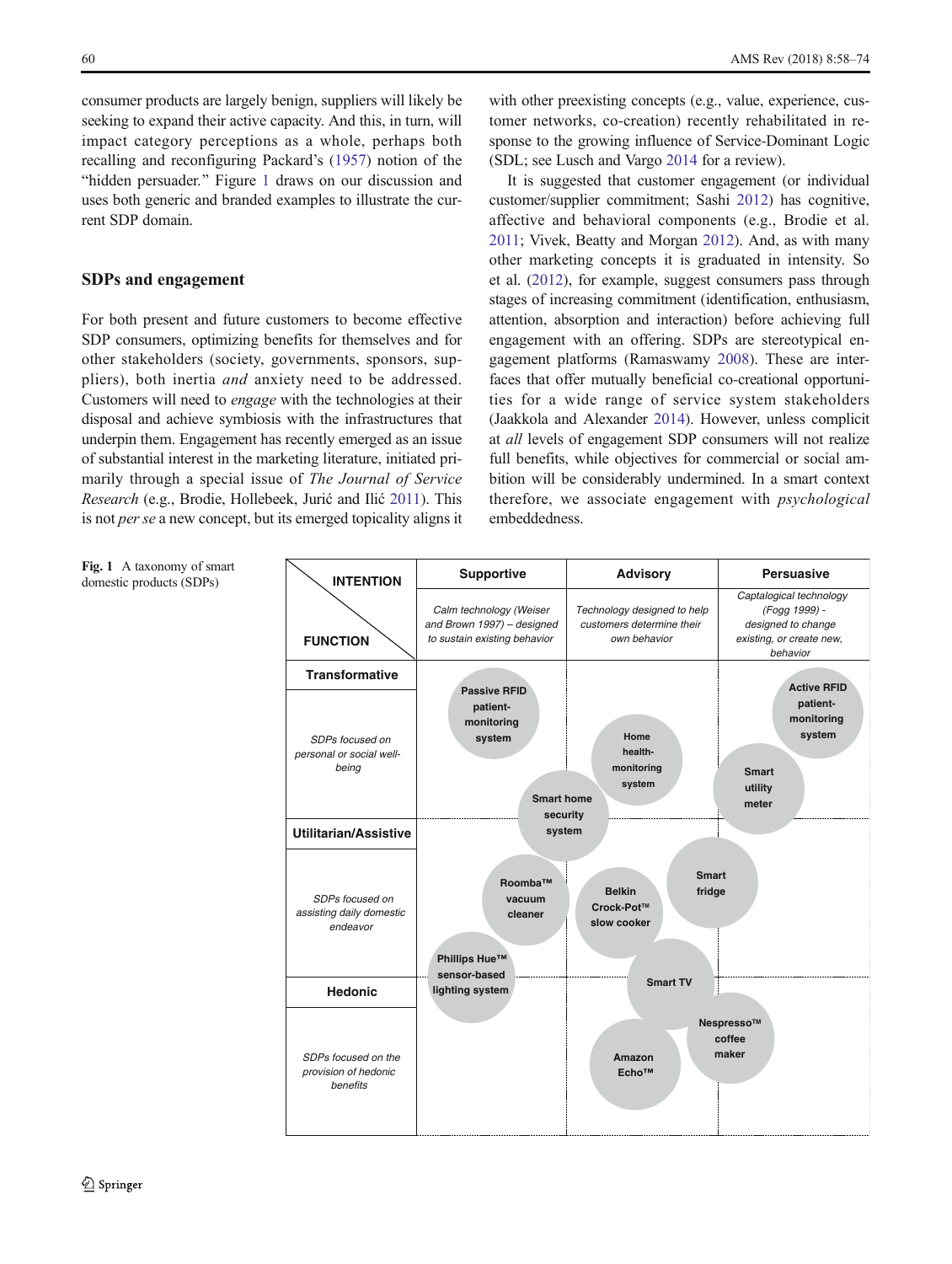To address all customer types, it is unlikely that a conventional information-deficit approach will work (Owens and Driffill [2008\)](#page-15-0). Endorsing extrinsically defined benefits without prior consumer insight is unlikely to correct any observed engagement discrepancy. Gangale, Mengolini and Onyeji [\(2013\)](#page-14-0) suggest that key issues for successful smart product engagement are the development of consumer trust and confidence. Secondly, differential targeting is key. These factors are familiar to marketers but, with a few notable exceptions (e.g., Ahn, Kang and Hustvedt [2016](#page-13-0); Gray and Bean [2011](#page-14-0); Walker [2016\)](#page-16-0), the marketing literature has thus far failed to address the SDP challenge. Rather, it is in engineering, technical sciences, healthcare and applied energy where research has been applied thus far (Wilson, Hargreaves and Hauxwell-Baldwin [2015](#page-16-0)).

### Engaging with technology

#### Marketing and technology

Overcoming barriers to early levels of engagement – identification, enthusiasm and adoption  $-$  is essential to achieving deeper levels of association (absorption and interaction: So et al. [2014\)](#page-16-0). This is especially relevant for people–technology relationships, and in this more general context marketers have not been slow to respond (e.g., Mick and Fournier [1998](#page-15-0); Parasuraman [2000](#page-15-0); Meuter, Ostrom, Bitner and Roundtree [2003;](#page-15-0) Ha and Stoel [2009\)](#page-14-0). Marketing interest in the innovation diffusion/engagement field has focused more recently on self-service technologies (SSTs), addressing a range of computer-mediated objects including kiosks of varying types, the internet, interactive voice-response systems, and mobile services (Lin and Hsieh [2011](#page-15-0); Wang, Harris and Patterson [2013\)](#page-16-0). SDPs can readily be consigned to the broader category of SST – defined by Meuter, Ostrom, Roundtree and Bitner [\(2000\)](#page-15-0) as technological interfaces enabling customers to (co)produce services without direct service employee involvement. Critically though, SDPs represent a special, relationally advanced case.

The marketing literature tends to envisage SSTs in largely independent rather than codependent terms, encountered merely as agents or representatives of the service economy. Customers are free to move away and reengage at will from the interfaces concerned; a similar condition to that which applies to other non-domestic products with smart characteristics (e.g., Fitbit/Jawbone; Nike Plus/Adidas miCoach apps). This is perhaps why the SST diffusion-engagement canon (e.g., Hilton and Hughes [2013](#page-15-0); Reinders, Frambach and Kleijnen [2015;](#page-16-0) Åkesson, Edvardsson and Tronvoll [2014\)](#page-14-0) has tended to consider these as operand resources (things that are acted upon) rather than operant resources – entities that have causal efficacy, agency and can consequently be considered integrators of resource (Foundational Premise 9/ Axiom 4, Vargo and Lusch [2016](#page-16-0)). SDPs are, however, woven into the fabric of daily life, intended to improve the living (Wilson et al. [2015](#page-16-0)) rather than just the service experience. As a consequence, humans and smart technology might best be considered ontologically similar rather than distinct.

The Service-Dominant Logic (SDL) canon has been slow to spotlight the role of technology and its potential as an integrator of resource (see Campbell, O'Driscoll and Saren [2014;](#page-14-0) Kleinaltenkamp et al. [2012;](#page-15-0) and Storbacka, Brodie, Böhmann, Maglio and Nenonen [2016\)](#page-16-0). The progenitors of SDL though have latterly acknowledged technology's importance to value-creation processes. Both Akaka and Vargo [\(2013\)](#page-14-0) and Löbler and Lusch ([2014\)](#page-15-0), for example, suggest technology has both operand and operant characteristics and is therefore an integrator of economic and social resource. However, associated work has focused on business-tobusiness innovation, and the juxtaposition of technology and everyday life is addressed more directly in other disciplines. In the next section we explore this more diverse theoretical base, before moving on to develop a framework for SDP engagement research.

#### Technology–human relationships

Drawing on the concept of sociomateriality (Leonardi [2013;](#page-15-0) Orlikowski [2007\)](#page-15-0) Campbell et al. [\(2014\)](#page-14-0) argue that "material stuff" is not subservient to human will nor lacking in agency. They concur with Orlikowski ([2009](#page-15-0)) who suggests that those considered to occupy separate human, synthetic and material worlds are effectively "entangled." They should therefore be considered jointly rather than apart. In a "smart" domestic context especially, this suggests embedded technologies should be considered less facilitator and more collaborator. Similarly, although adopting a much wider take on how the animate and inanimate co-habit, Actor Network theorists (e.g., Callon [1986;](#page-14-0) Latour [1987](#page-15-0); Law [1992](#page-15-0)) posit that once humans and objects interact, they exist differently. In other words, they occur as hybrids rather than as a human/material duality  $(Latour 1993)$  $(Latour 1993)$ . This condition results from the "imbrication" (Leonardi [2011\)](#page-15-0) or interweaving of human, material and institutional agency to create a symbiotic other. The components of such a hybrid can simultaneously be dependent, independent and interdependent. Hybridization, we suggest, therefore represents the final condition for SDP physical embeddedness.

Latour  $(2005)$  $(2005)$  acknowledges that "things" are not conscious or sensible and won't normally instigate activity; yet they can authorize, suggest, influence, encourage and render possible. They can also block, forbid, allow or withhold permission. Key tenets of Actor Network Theory (ANT) suggest we can view the market context for SDPs as a society, or service ecosystem (Wieland, Polese, Vargo and Lusch [2012\)](#page-16-0),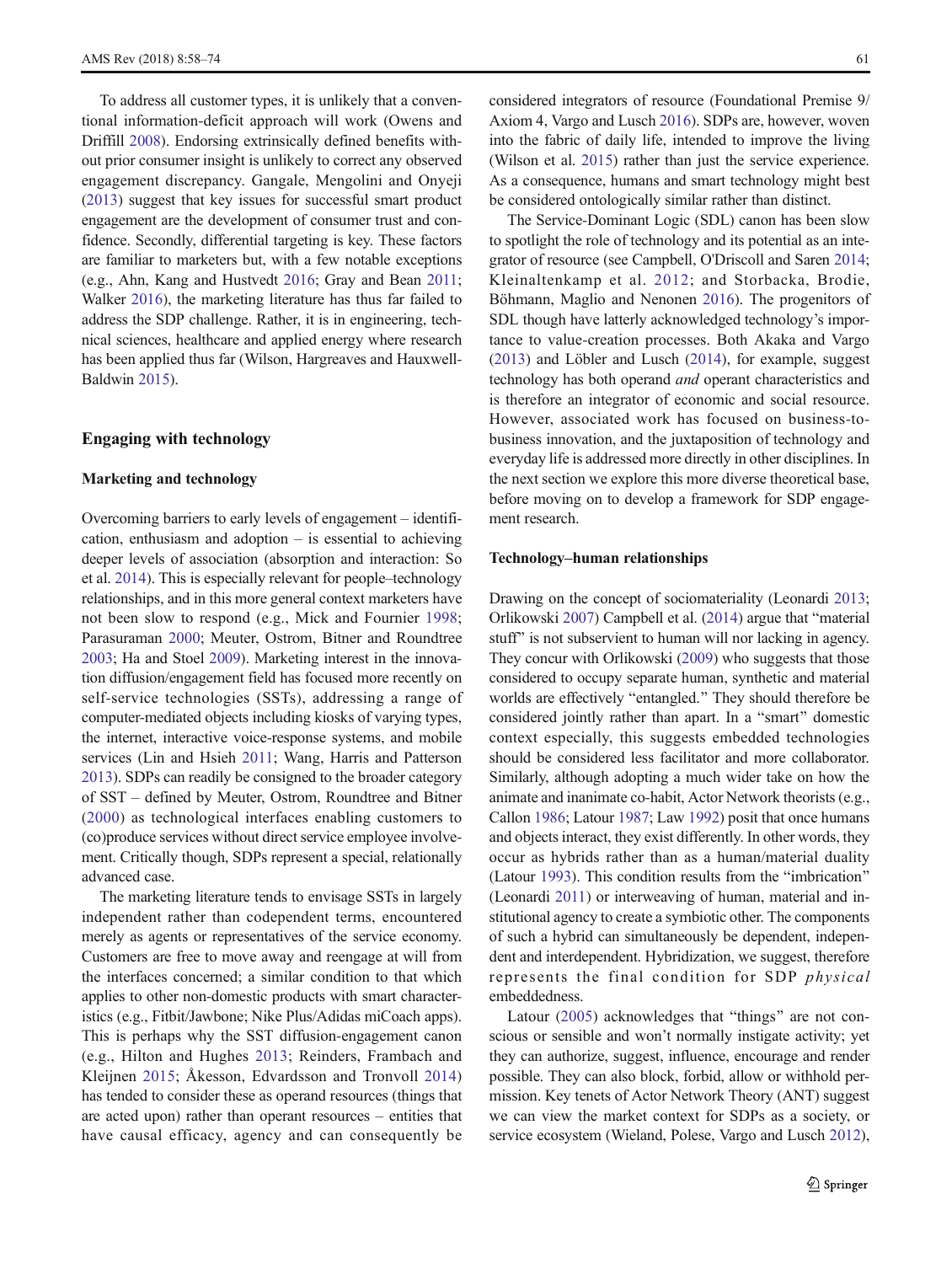in which institutions, technological "things" and consumers (collectively, "actants") are all equally, and causally, efficacious (generalized symmetry; Callon [1986\)](#page-14-0). Each actant exists within a host of interweaving hybrid relationships – smart product and customer; customer and community; community and institutions; institutions and commerce – representing a heterogeneous social network. The persuasive potential designed into SDPs, however, heightens the transactional possibilities for the technologies concerned, thus furthering technology's reach. Smart products generally (and SDPs particularly) therefore, distinguish themselves as a category either distinct within or separate from the SST. Thus, the overtly sociological and ethical parameters that apply demand a diffusion study framework that directly acknowledges such concerns, a task we undertake in the sections that follow.

#### Framework development: A longitudinal perspective

Our objective now is to develop a framework for exploring/ explicating the dynamics of SDP engagement. First, we develop our model in the horizontal, with Fig. [2](#page-5-0) summarizing key longitudinal phases. Second, we develop this vertically to address cross-sectional issues of interest. The following narrative explains the first of these two phases of model development.

In studies of innovation, diffusion often describes a condition of the many. It signifies public rather than individual acceptance (Rogers [2003\)](#page-16-0). At the personal level adoption denotes a similar state, and for technology the process by which this might be achieved has been styled *appropriation* (Ilmonen [2004](#page-15-0)). Gram-Hanssen ([2008](#page-14-0), [2011](#page-14-0)) explicates this as a broadly linear sequence that begins with internalization, or accepting that a proposed consumption object will play some role in one's life. This is then followed by *cognitive* adoption, a phase during which we introduce the new object into our lives or consider how we intend it to feature in the way we do things. Following cognitive adoption is configuration or the procedure for integrating the artifact into context; and, finally, there is externalization, or the act of sharing with others the role for which the thing has been sanctioned. Stages of appropriation can be readily associated with ideas discussed earlier – the evolving nature of customer engagement, and notions of hybridization and imbrication derived from Actor Network Theory and sociomateriality. In terms of SDP embeddedness appropriation leads to the social linking of relationships and context.

Taken individually the top three rows of Fig. [2](#page-5-0) illustrate diverse ways for describing the introduction of a new technology into the lifeworld of a consumer. Coincidentally, their parallel arrangement identifies similarities between the concepts concerned. Taken together, and viewed in transverse (e.g.,  $X - X$  on Fig. [2](#page-5-0)), a more complex view of each/any point in the horizontal can be obtained, thus providing for a more complete understanding of the conditions for engagement that apply. However, the model as described thus far lacks both a unifying core and defining characteristics that distinguish this as a framework for smart product engagement. Further, reference to the first two elements of the Evolving Hybridization continuum identifies concepts that we have not yet addressed. To attend to these discrepancies, we next review a further range of ideas arising from disciplines discussed thus far. In the process, and drawing on a tradition for applying alliterative mnemonics to contexts of marketing interest (e.g., Constantinides [2006\)](#page-14-0), we outline a continuum of events we term proposal, project, practice, pause.

#### Proposal

Before project or practice can ensue, the consumer must be aware that an object of engagement exists. Some means of proposal, either internally or externally generated, must intially occur. Reference back to SDL and the marketing literature suggests that the proposal – in the case of smart meters for example, the pitch from government and energy suppliers; for Amazon's Echo, TV advertisements; for a health monitor, recommendation from a doctor – would correspond with the notion of a value proposition (see Foundational Premise 7; Vargo and Lusch [2004\)](#page-16-0). This, argue Frow and Payne [\(2011\)](#page-14-0), denotes the benefits a supplier delivers to a customer and that coincidentally are considered to be of value. More pertinently however, value propositions might be seen as actor-to-actor invitations that are focused on the provision of mutually beneficial service (Chandler and Lusch [2015\)](#page-14-0). Such invitation will invoke a bundle of attributes that the supplier would hope to deliver and would hope the customer finds to be of value.

Holttinen [\(2010\)](#page-15-0) suggests that value is tied to practices, not offerings, and that understanding the meaning structures of practices is essential to the framing of effective propositions (Skålén, Gummerus, von Koskull and Magnusson [2015](#page-16-0)). Considered this way, the value proposition concept provides an explanation for how relationships among customer, supplier, market offering and practice might emerge. Understanding, though can be further enriched by reference to cognitive psychology. Adopted also by those interested in the relationship between humans and the material, the notion of "affordance" can readily be associated with that of the value proposition. First discussed by Gibson ([1979](#page-14-0)) affordances are "the possibilities for action called forth by it to a perceiving subject.<sup>"</sup> (Fayard and Weeks [2007](#page-14-0), p. 609). Thus, doors afford entry and exit; a laptop affords searching and word-processing; a motor car affords travel.

These potentialities are "value creation opportunities" (Norman [1988\)](#page-15-0), and the collective affordances of an entity effectively constitute the value proposition pertaining to it. Object affordances trigger the potential for action/value-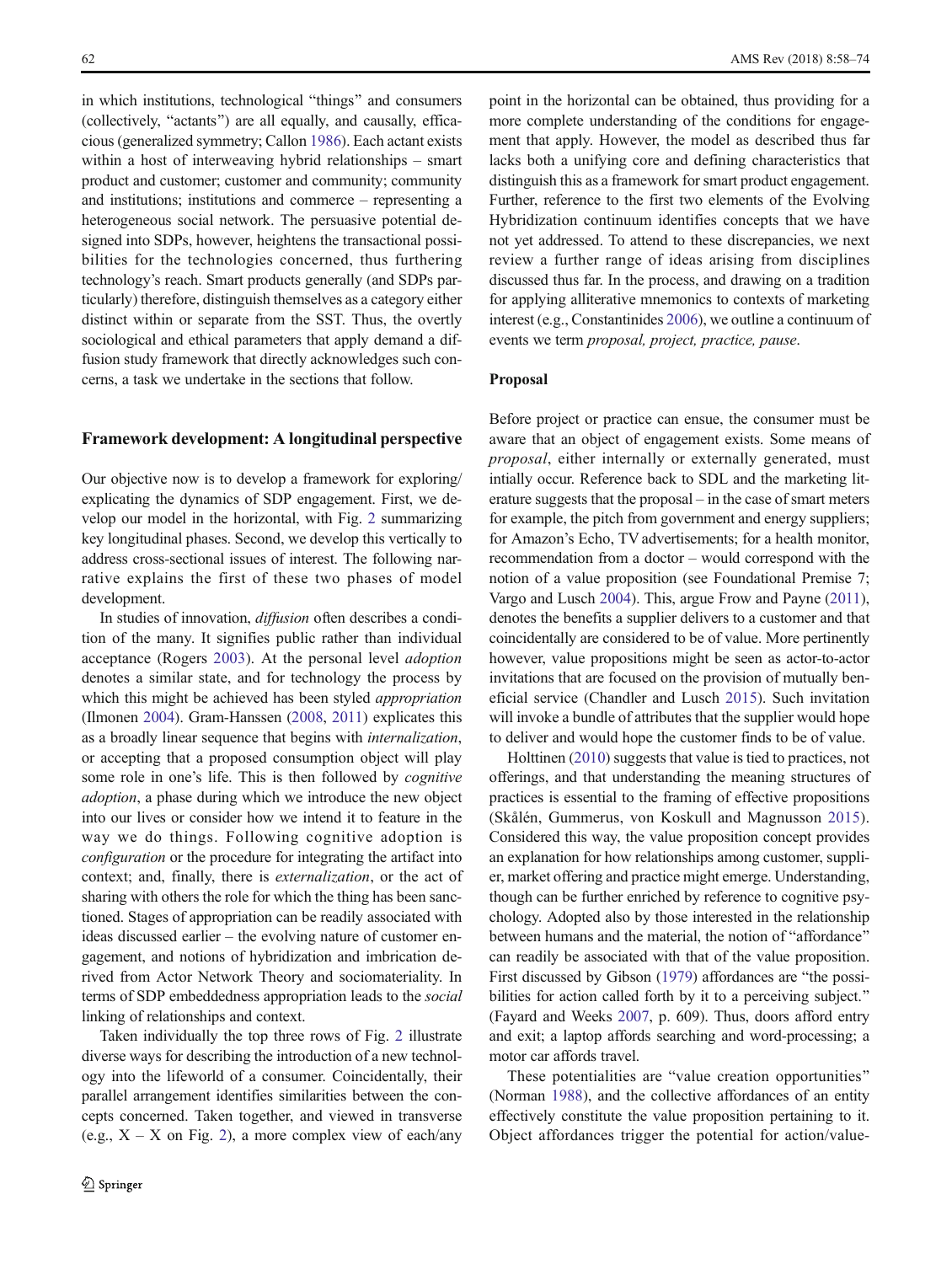<span id="page-5-0"></span>

creation in the subject's mind, and the value derived accrues via a process of negotiation between all actors within the pertinent service ecosystem. As Fayard and Weeks ([2014\)](#page-14-0) suggest, a recognition of affordance allows an observer to explain how the material shapes action. Affordances, therefore, assist goal-oriented activity and consequently "allow" those activities to emerge (Markus and Silver [2008](#page-15-0)). Resources – on both customer and supply side – can also act to constrain, and can consequently also interrupt or disturb action. Materiality exits independently of people, but the affordances and constraints this offers do not (Hutchby [2001](#page-15-0)). It is consequently these – rather than technologies themselves – that determine the extent of engagement that is likely to exist. We will return to affordances later.

#### Project and practice

Interestingly, the notion of engagement is to be found in theories of practice – also strongly associated with sociomaterial study. Practices, suggest Schatzki ([1996](#page-16-0)), are the fundamental unit of analysis for social phenomena (e.g., experiences, actions, activities). These can be imagined as either dispersed or universally performed (e.g., explaining, describing, following rules – "knowing how"); or as disciplinarily integrative (e.g., farming, cooking and attending meetings, for example). These latter comprise combinations of dispersed practice, or "knowing what." Reckwitz [\(2002](#page-15-0)) suggests that practices give the social world its visible orderliness and allow us to understand the everyday roles of both human and non-human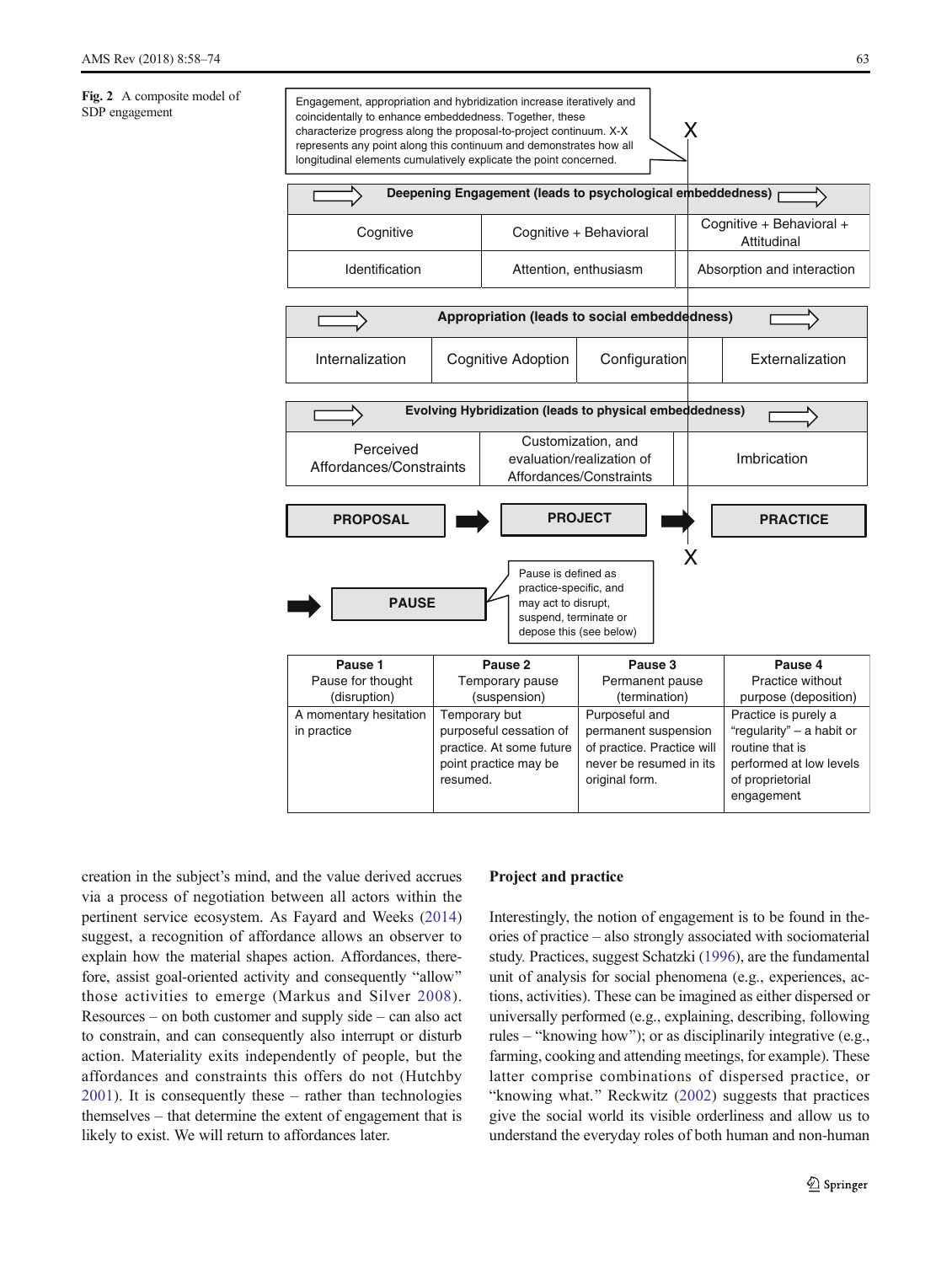objects. He defines practices as activities that are routinized, elementally complex, and integrated. In this sense both what is to be done and why it is to be done are culturally embedded. Schatzki's ([1996](#page-16-0)) teleoaffective structures – ends, beliefs, motivations, purposes – are key components of practice and to a certain extent goal-oriented. Goals though, are not personally defined, but are normatively and culturally constructed and limited by practical intelligibility (the capacity to make sense of an opportunity, event or activity).

Although sociomateriality, ANT and practice theory were developed primarily for organizational settings, relevant ideas have more recently transferred beyond the office and into other domains, including the home (e.g., Hand and Shove [2007;](#page-14-0) Shove and Pantzar [2005;](#page-16-0) Shove, Watson, Hand and Ingram [2007\)](#page-16-0). Following Warde ([2005](#page-16-0)), the notion of consumption-as-practice has also gained momentum and has moved on from the relatively niche area of consumer culture and now informs critical thought at the periphery of the marketing mainstream (e.g., Goulding, Shankar and Canniford [2013;](#page-14-0) Schau et al. [2009;](#page-16-0) Skålén, Pace and Cova [2015\)](#page-16-0). A broad consensus is developed here that posits practice as the context for co-creating value and, ipso facto, for furthering engagement (Storbacka et al. [2016](#page-16-0)).

Practices are conceptually associated with both routine and habit, are emergent and continuously updated over time (Warde [2005](#page-16-0)). In the context of SDPs, it is evident that engagement is likely to increase coincidentally as practice emerges and hybridization evolves – assuming that relevant practices and the technologies they are associated with are themselves "engaging" (see later). The transitional process of engagement connecting new and habitual practice allows either integration of material entities into existing practice or perhaps the construction of a new practice. Hand and Shove [\(2007\)](#page-14-0) suggest that the process of domestication permits home artifacts to move from novelty to normality, with their use becoming routinized rather than exceptional – or, as suggested earlier, made independent of conscious reflection.

Campbell [\(2005\)](#page-14-0) further identifies that objects will be appropriated differently in diverse social, cultural and practical settings. Thus he suggests we can consider each individual as a *craft* consumer, every one of us personally customizing the appropriation process to suit our own world of meaning – especially at the outset, before habit or routine is established. For each person, initial experiences might be collectively considered a project – "planned, temporally bounded episodes or sequences of activity resulting in an observable outcome" (Watson and Shove [2008](#page-16-0), p. 9). Here it is the normalized outcome that is most appropriately considered as practice. This, we believe, is likely to apply particularly for SDPs, where motivation to engage will be less certain or assured than for a familiar, more conventionally configured domestic convenience.

For Watson and Shove ([2008](#page-16-0)) however, a project is considered an alternative to practice, in that the first is temporally bounded and the other ongoing. We believe though, that project can be interpreted as a stage that precedes practice. Considered as sequential rather than parallel activities, project and practice can be seen as distinct stages of developing engagement. We acknowledge project as a temporarily constrained phenomenon, but for our purposes suggest it is initiated through acceptance of a proposal and finished when it emerges into practice. Project is effectively a rehearsal and practice a performance, both related to something that is new and also potentially ambiguous as to benefit. Schau et al. [\(2009\)](#page-16-0) associate practices with apprenticeship or learning, but we suggest they differ: it is projects that operate like apprenticeships and as a consequence precede practice. Only after trial, preparation and accommodation (which collectively we call project) does practice render action reproducible and repeatable. Therefore, we suggest project and practice be considered separate events.

#### Pause, and summary

And finally to pause. Other factors, including those associated with customers – free will, awareness, capability and capacity (Fayard and Weeks [2007](#page-14-0)) and self-efficacy too (e.g., Wang et al. [2013](#page-16-0)) – will help determine the degree to which affordances can be realized. And referring back to a captalogical/persuasive perspective on technology we can see that affordances (and constraints) can be multi-directional. SDPs afford opportunities for customer action, but coincidentally afford opportunity for action further back through the supply chain. In turn these reverse affordances may be the triggers that prefigure suspicion in consumer minds. Thus affordances for one stakeholder may be a form of constraint for another, meaning there is a tension within the SDP ecosystem that needs to be resolved or at least understood.

The issue here for supply-side stakeholders is whether engagement outcomes (or practices) conform to what was initially proposed or intended. Imbrication implies full assimilation of all resource integrators to create a viable and ongoing social system. In our account this means agency, social structure, material relations and culture are all emergent features of human life that are ontologically irreducible. Imbricated relationships though, are just pinned into place (Shove [2003\)](#page-16-0); they remain in flux, and each hybrid component will continually attempt to assert its independence. For the customer any engagement doubt will be strongest when constraints outweigh affordances, perhaps leading to a "pause," or a reconsideration of, or reflection on, the original hypothesis. And also perhaps to the proposal on which it was based and the context in which it is experienced.

Pause, we suggest, will intercede into practice if and where engagement fails to convert into absorption and interaction, or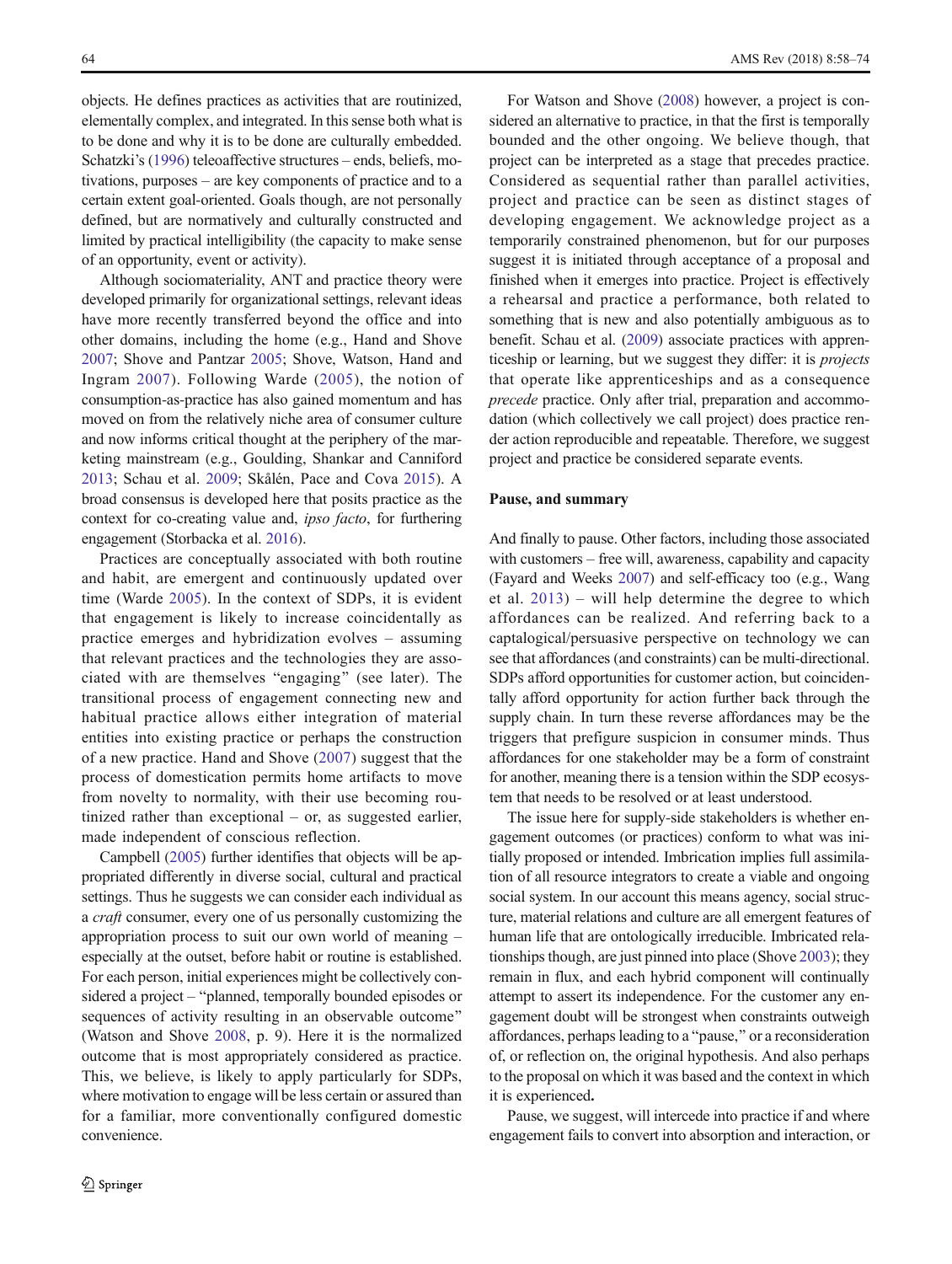where it is attitudinally unstable. This is represented in Fig. [2](#page-5-0) as both/either a point or period of reassessment. This is an opportunity for determining – either sub-consciously or via return to conscious reflection – whether practice should be continued, discontinued or maybe sustained, but at some sub-optimal level. Perhaps undergone as an anesthetic, rather than aesthetic, experience (Dewey [2005/](#page-14-0)1932). Pause is therefore considered a behavioral condition that might be fleeting, temporary, or permanent. Consideration naturally precedes and characterizes project (the customizing/rehearsal stage) but pause, or re-consideration, is specific to practice. Following any momentary hesitation in practice (type 1, Fig. [2\)](#page-5-0) the pause could be transitory – as reflection fades and practice is renewed (type  $2$ ) – or permanent, as reflection turns to disaffection (type 3). This could subsequently transform into rupture, alienation or divorce, meaning the SDP is purposely ignored or even disconnected. Pauses 1–3 therefore, occur at (or are) "situations of disturbed equilibrium" (Dewey, in Gouinlock [1976\)](#page-14-0) initiated by doubt. Pause could occur any time, but types 1, 2 and 3 would most likely arise at some personally or socially determined occasion where the possibility of continuity is brought into question.

Alternatively, pause could manifest itself as practice without purpose, or mere regularity (Rouse [2001](#page-16-0)), playing no effective role in the normative practice of SDP engagement (see pause type 4, Fig. [2](#page-5-0)). We note that Warde [\(2014,](#page-16-0) p. 14) suggests, "For most folk, most of the time, most of daily life occurs in a state of distraction. Habit and routine are normal – the default mode of engagement in the world.^ But we also discern that distraction evokes the lowest, least efficacious levels of engagement. Furthermore, the lack of conscious awareness that characterizes practice (Torriti, Leach and Devine-Wright [2011\)](#page-16-0) and which is the default aim of SDPs, can also become an obstacle. Thus practice may be or become an impediment to externalization and could limit imbrication. Consequently, we need to distinguish practice that is engaging – in an involving/absorbing sense – from practice that is mere regularity. This latter, characterized by torpor, we identify as disengagement, with pause 4 its manifestation. Thus, although consumer and technology may appear entangled, their relationship may be little more than a "dead" marriage (Witztum, Van der Hart and Friedman [1988\)](#page-16-0), a meaningful relationship in name only. Consequently, benefits may be at least sub-optimal, inconsequential, or at worst, non-existent.

Figure [2](#page-5-0) illustrates a four-stage continuum, the first three drawing vertically upon related ideas and the fourth representing ways in which the third might be disturbed. Stage 1 is Proposal, when an outside agency suggests/ promotes SDP adoption. At this point the consumer internalizes the proposition and begins to make sense of it by hypothesizing potential affordances, constraints and likely collective effect. Once a decision to adopt is made, the consumer begins to engage behaviorally with the technology and provisionally to configure it in terms of both location and deployment. Here, engagement aligns with Project (stage 2), as consumers begin to understand how they and the technology will, or can, work together. The consumer – in partnership with the SDP concerned – customizes this configuration to fit their specific sociocultural context, gradually realizing perceived affordances and constraints. At Stage 3 engagement achieves the status of Practice, meaning hybridization is potentially complete – with the conditions for technology, consumer and social/physical context to be fully imbricated, in place.

Ideally, engagement and adoption will now be attitudinal as well as cognitive/behavioral, and consumers should be happy to externalize to others the meaning the technology has for their life. Furthermore, at Stage 3 the potential for psychological, social and physical embeddedness is achieved. However, Pause could interject as a corrective to Stage 3. This could disrupt (pause 1; pause 2); suspend and follow (pause 3); or, perhaps, supplant (pause 4) practice. These final pauses, each equally damaging, constitute a special challenge to marketers. Installation/supply of a SDP will not automatically lead to its effective use, and "embedding" will not inevitably occur.

## Framework development: A cross-sectional perspective

#### Value and personal advantage

If marketers are to give equal regard to every phase of engagement, a means for expressing consumer reaction along our continuum is clearly required. To address this, we add a vertical element to our model representing a set of consumptionrelated criteria that focus on both the positives and negatives associated with SDP engagement. Warde ([2005](#page-16-0)) suggests consumption is an aspect of all (deliberative) practices, but it can be argued that its primary purpose is not to support the practice itself but rather to support outcome. It has already been demonstrated that, from a marketing perspective, instead of representing per se the fundamental unit of analysis for social phenomena, practice can be considered one aspect of a complex engagement trajectory. Consumers are continuously pursuing, or wish to sustain, a preferred outcome; something that we term personal advantage (Woodall [2003](#page-16-0)). The next phase of our discussion therefore, completes our SDP research framework (see Fig. [3\)](#page-8-0) and explains how and why we choose the term personal advantage, and how this derives from a review of the associated phenomenon, consumer value.

Personal advantage is an individually perceived consumption outcome, but does not necessarily represent some form of rationally determined end. As previously noted, Schatzki [\(1996\)](#page-16-0) suggests that teleological aspects of practice are not absolute but are transient, emergent and amorphous. They are appreciated day-by-day, or even minute-by-minute, and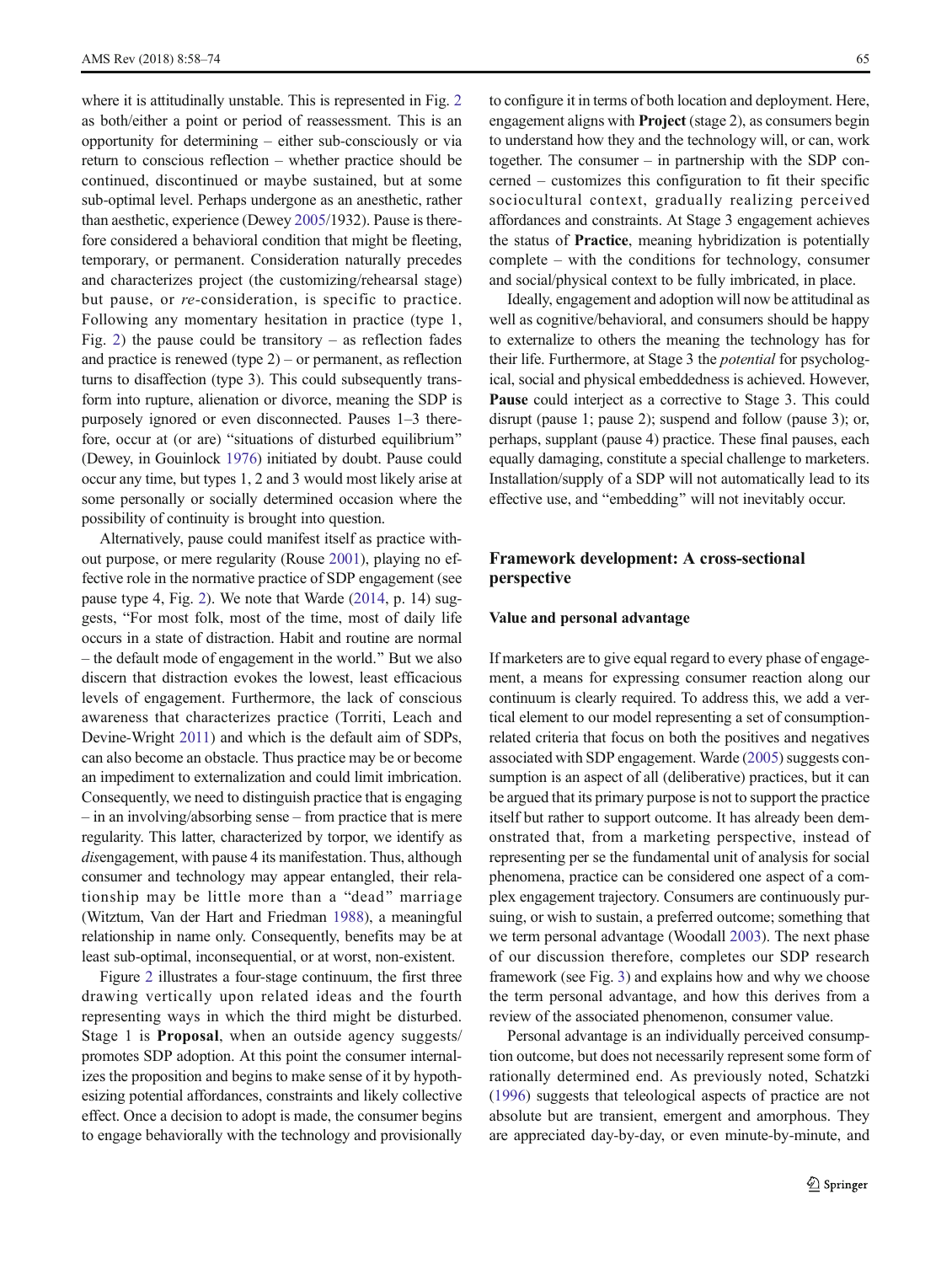<span id="page-8-0"></span>

Note: Advantage (or disadvantage) is an aggregate positive or negative perception resulting from an individual's conscious or unconscious processing (or trade-off) of consumption-related cost/benefit information and/or experience. It is closely related to value, but it is an umbrella term for and outcome that reconciles and/or aggregates different positions and perspectives on value.

Fig. 3 A framework for exploring SDP engagement

are realized both cognitively and emotionally. In such a context we argue that perceived personal advantage provides a more relevant unit of analysis than does practice. This is because, at any point in the engagement continuum, it represents the manifest locus of subject, object and cultural/ socioeconomic context.

Perceived personal advantage is closely associated with perceived consumer value. In many ways it is synonymous with consumer value but is specified differently. In the

perceived personal advantage/disadvantage as an aggregate positive or negative perception that results from an individual's conscious or unconscious processing of consumptionrelated cost/benefit information and/or experience. In the

marketing literature consumer value represents what is positive only, and is used to describe many different conditions. We prefer the term consumer advantage because (a) this transcends the polysemic nature of the word 'value' and (b) it can readily be attributed in the converse (disadvantage). We define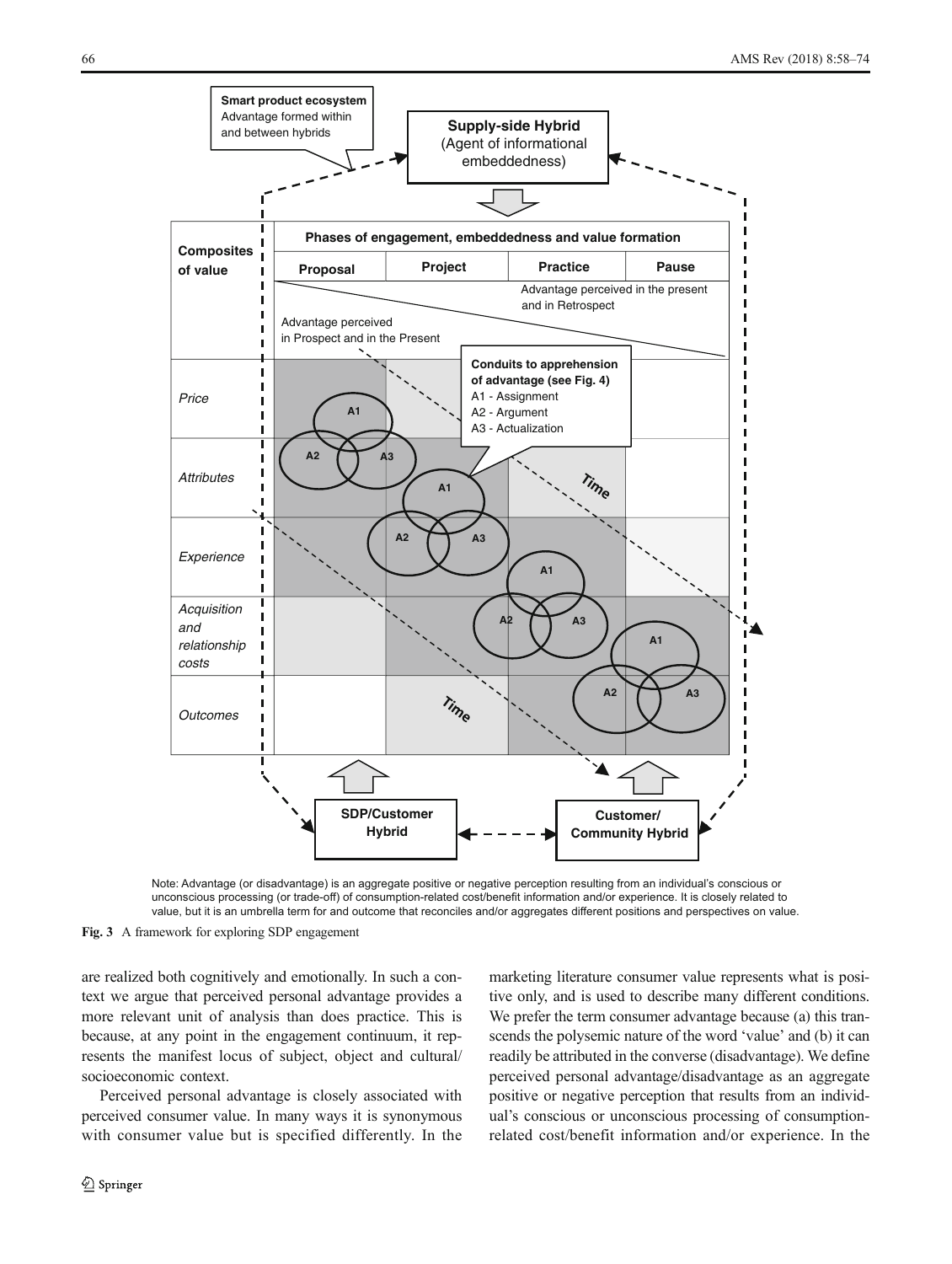following discussion we draw on the value-related literature to demonstrate this. We show also how the notion of advantage can help to refine and extend our framework for understanding SDP engagement.

#### The case for trade-offs

The Service Dominant Logic (Vargo and Lusch [2004](#page-16-0)) and later Customer Dominant Logic (e.g., Grönroos and Voima [2013](#page-14-0); Heinonen, Strandvik, Mickelsson, Edvardsson, Sundström and Andersson [2010](#page-14-0); Tynan, McKechnie and Hartley [2014\)](#page-16-0) literatures, focus on the co-creation and/or formation of value. Also on the economic concept of value-in-use (also expressed as value-in-experience, value-in-context and most recently, value-in-the-experience and value-in-life). Here value is framed heuristically as an abstract consumption outcome that increases general well-being, and in that literature its composition is only rarely (e.g., Ng and Smith [2012](#page-15-0)) contemplated. Here there is no shortage of extant commentary on the relationship between value and practice (e.g., Ellway and Dean [2016;](#page-14-0) Helkkula, Kelleher and Pihlström [2012;](#page-14-0) Holttinen [2010](#page-15-0), [2014\)](#page-15-0) but this most frequently applies again, in the aggregate, thus neglecting structure and constitution.

However, the broader consumer behavior literature represents value not as a single unifying concept, but as a multicompositional domain premised on associated but differing ideas. These coalesce around different arrangements of what we term the composites of value. For example, means-end chain logic (Gutman [1982](#page-14-0)) assumes the attributes of market offerings provide the potential for value, and that these are transformed into meaningful outcomes via experiences. Other perspectives view value as the outcome of a trading-off process whereby customers weigh the relative effects of benefit and sacrifice ("get" and "give"). Here optimum value occurs when positive difference is greatest. At its most basic (e.g., Gale [1994](#page-14-0); Oh [1999;](#page-15-0) Ostrom and Iacobucci [1995\)](#page-15-0), this branch of the literature considers just attributes and price, the consequence expressed as "value for money." Other trade-off perspectives however (Grönroos [1997;](#page-14-0) Heskett et al. [1997\)](#page-14-0) identify that "give" components go beyond price, and incorporate both acquisition costs (time, effort, maintenance) and psychological costs (e.g., fear and anxiety). As a result, some later contributions (e.g., Mayr and Zins [2012;](#page-15-0) Ruiz, Gremler, Washburn and Carrión [2008;](#page-16-0) Woodall, Hiller and Resnick [2014](#page-16-0)) have adopted a wider perspective on the benefits/ sacrifices relationship than that which focuses purely on value for money. These look to compile a more complex/granular account that incorporates elements of the means-end approach.

The co-creation literature suggest consumer value is idiosyncratic, phenomenological, contextual and meaning-rich (Vargo and Lusch [2008](#page-16-0)). Also, that it comprises affective, social, economic, cognitive, physical, psychological and biological dimensions (Heinonen et al. [2010\)](#page-14-0). Co-creation/

formation literatures are therefore seen to offer a more phenomenologically authentic take on value than those concerned with trade-offs. These latter, associated with neo-classical approaches to consumer behavior, are said to endorse rational foundations for choice (Gummerus [2013](#page-14-0)). However, as Rodríguez et al. ([2006\)](#page-16-0) suggest, trade-offs often occur without either pre-meditation or even awareness of their occurrence. Malafouris ([2013\)](#page-15-0) similarly argues that all forms of sensemaking have non-cognitive aspects – suggesting coincidentally, that "the material" has a hitherto underappreciated impact on the sense-making process. Further, a trade-off perspective helps us recognize that value, or personally perceived advantage, can be appreciated as positive, neutral, or negative.

We express the way that people process value/advantage in consumption as a wrangle. We posit this as a complex internal dispute between multiple agendas striving for congruence in overlapping contexts. According to neurologists the brain is a highly distributed and self-organizing system of neural networks that functions on the basis of learning and adaptation (Kazmina et al. [2014](#page-15-0)). It deploys various and multiform feedback loops. A wrangle, therefore, is thus best characterized as a mechanism for abductive reasoning, and designates tradeoffs also as idiosyncratic, cognitive/affective and contextual.

#### The nature of trade-offs

The trade-off tradition focuses primarily on benefit and sacrifice, but if "to wrangle" implies a networked rather than binary approach to sense-making there must be more to it than this. Our thesis therefore, is that the benefit/sacrifice dyad is just one of three epistemologically relevant and dichotomous constructs nested within the category, personal advantage (Fig. 4).

Benefits and sacrifices are essentially inputs to, and outputs of, a trade-off process that can be named, listed, described and



Fig. 4 Constructs of Personal Advantage/Conduits to value apprehension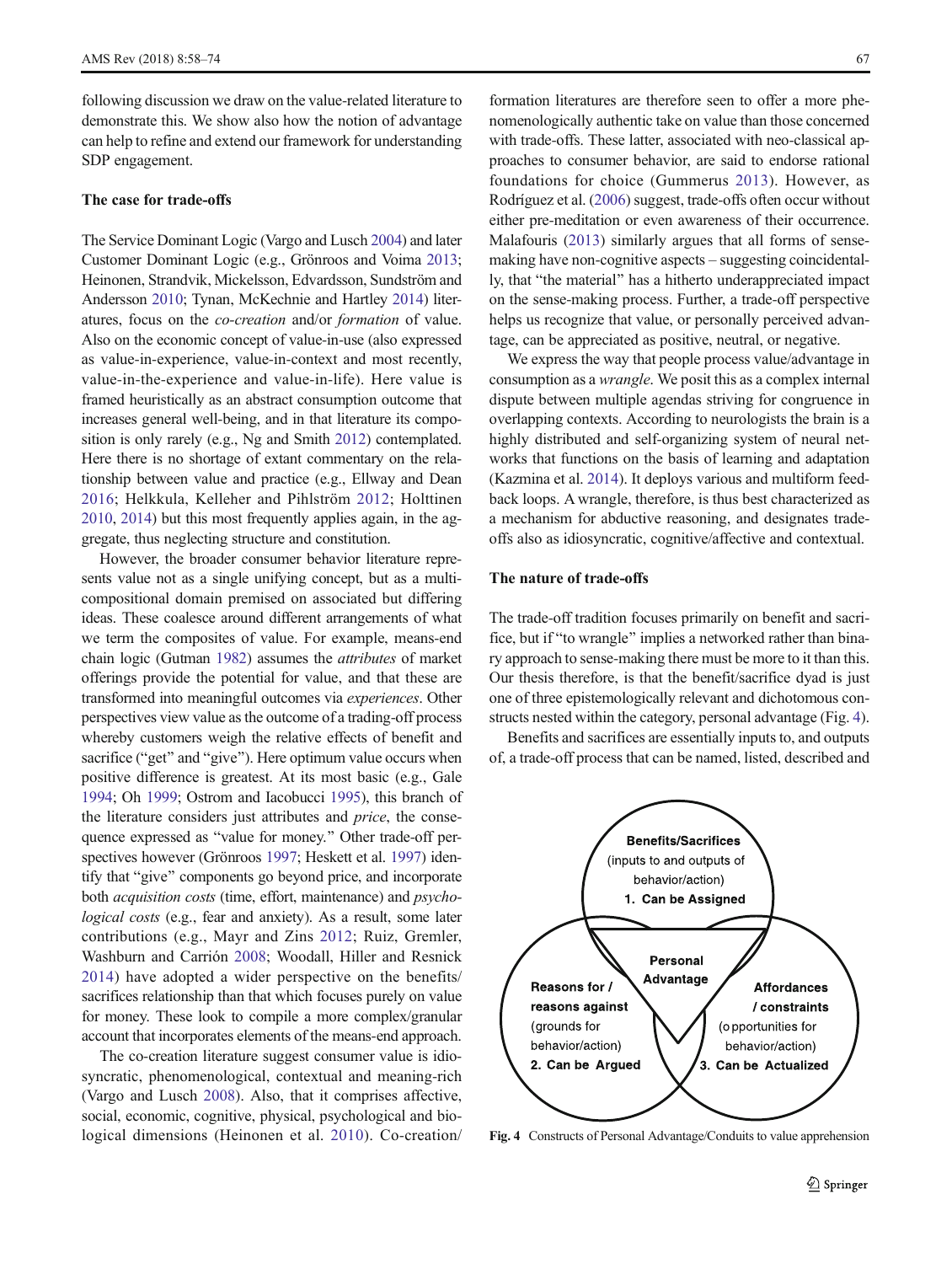assigned (this is what went in, and this is what came out). Consequently, these can be readily articulated via the previously noted composites of value and remain key to understanding. However, we note a recent strand of TRA-related research (e.g., Claudy et al. [2015\)](#page-14-0) where, based on Westaby's [\(2005\)](#page-16-0) Behavioral Reasoning Theory (BRT), both "reasons for" and "reasons against" are given as key antecedents to innovation diffusion. We are convinced by their suggestion that "reasons" play a role in the wrangling process (they have causal efficacy) and that both continuance and defection will result partly from consciously/sub-consciously rehearsed arguments.

These arguments may be played out contemplatively, conversationally, or even unconsciously, with inputs to a particular course of action being balanced and accorded weight. This doesn't imply that decisions are entirely reasoned, but does suggest that grounds for (and against) specific decisions will be accounted for in perceptions of personal advantage. Consumers will wish to defend, both to themselves and to others, what they want to do (Westaby [2005\)](#page-16-0). Concerns about data security and social status, for example, are much more likely to be articulated as issues of debate than they are, say, as issues of classification, quantity or quality. "Reasons for" and "reasons against" therefore, we suggest, represent an additional conduit to apprehension.

Lastly, we return to Gibson's ([1979](#page-14-0)) notion of affordances and to the limiting impact of constraints. Determining the ways in which consumers understand both their relationship with technology and the extent to which they believe it impacts their personal/social being aids our account of SDP engagement in two ways. First, this explicitly acknowledges the pervasive effect of the material. Second, this adds further depth to considerations of personal advantage, and recognizes the interplay between grounds for engagement (and disengagement) and the essence of the technology itself. Here we note inter alia, that not just SDPs themselves, but also related and performative associations (advertisements, exhortations, etc.; Cochoy [1998\)](#page-14-0) will help inform a customer's capacity for action. We argue consequently, that to identify how sources of value impact customer meaning we need to access multifarious insights into value formation. In our model therefore, conduits to apprehension are collectively represented via (1) assignment, (2) argument (reasons for or reasons against) and (3) actualization (physical and/or psychological and/or economic realization of affordance and constraint).

#### An extended model of SDP engagement

Drawing on positions taken thus far we suggest a multiform structure that conceptually maps pertinent aspects of engagement and embeddedness that should be of interest to marketers. Our full model (see Fig. [3](#page-8-0) further above) depicts: engagement phases, composites of value (that inform perceptions of advantage), and key hybrids that configure the SDP ecosystem. A fourth element (conduits to the apprehension of advantage) is represented by a triform sub-framework that nests within the broader model structure and addresses the routes by which composites of value/advantage might be constituted within the consumers' sphere of understanding.

Proposal, project, practice (and, potentially, pause) represent phases of engagement where subject/object hybrid relationships fluctuate, as familiarity with, or expertise in, SDP endeavor emerges. At each phase (though we posit a progressive/recursive, rather than an episodic/linear, continuum) the consumer will be both object of and party to an ongoing sensemaking process. This acknowledges the causality of both human and non-human entities. Huber, Lynch, Corfman, Feldman, Holbrook, Lehmann, Munier, Schkade and Simonson [\(1997](#page-15-0)) suggest that value is viewed in prospect, in the present and also in retrospect. This means that all composites can – potentially, coincidentally, and to varying degrees – feature at any given time in the customers' estimation of value. We thus argue that each of the horizontal phases will be differently informed by varying and overlapping perceptions of value, or advantage. Thoughts at proposal for example, are likely directed to the present and future, while practice and pause invoke the present and the past. Pause may occasion a re-imagining of the value proposition and consequently of likely outcomes.

The composites of value are drawn from the preceding discussion on value trade-offs and are: price (what, if anything, is given up directly to the supplier to allow use of the SDP); attributes (the features, properties and qualities of the SDP and its attendant ecosystem); experiences (events occurring in association with, or having association to, the SDP, and that leave an impression); acquisition and relationship costs (anything that has to be given up in order to sustain and/or maintain experience with the SDP and its ecosystem); and, outcomes (long-, medium- and/or short-term consequences of association with the SDP). Price and costs however are not necessarily money-based, and comprise economic, psychological, physical and time-related components.

Although these last are organized in the vertical, we note a temporal connection between composites of value and phases of engagement. For example, the consumer is most likely to become aware of price and attributes at the proposal phase, and will only encounter experiences and acquisition/ psychological costs after the proposal has been endorsed (during project and practice phases). By contrast, full realization of outcomes is most likely to occur at practice and pause ("value" promises are redeemed in use,^ Holttinen [2010](#page-15-0), p. 96). Consequently, we illustrate perception of advantage occurring in the diagonal rather than the flat and represent this as a transverse band. At any point in the diagonal, advantage will be perceived primarily as a function of whichever vertical and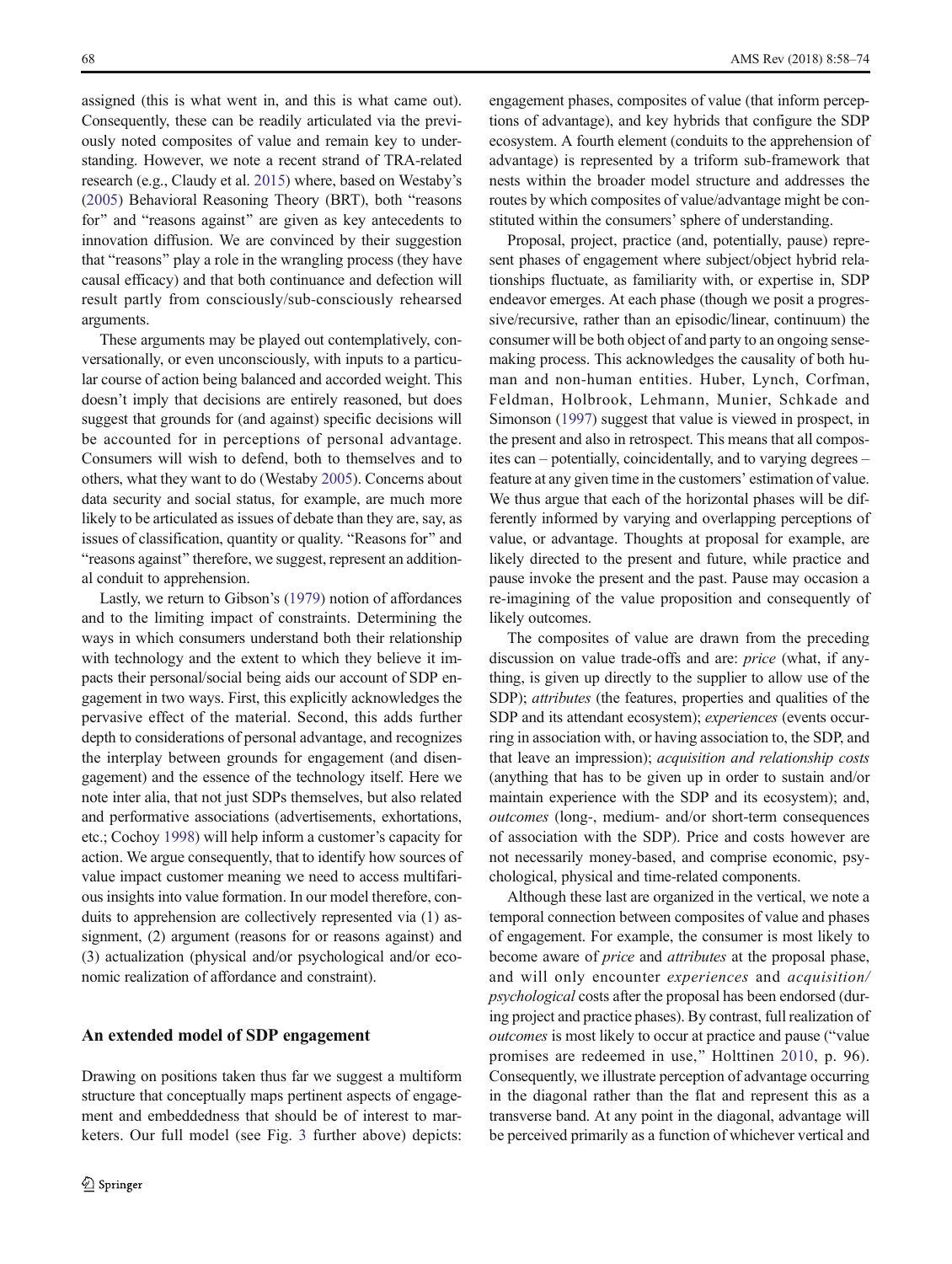horizontal element it is most closely associated with. But perceptions will also be influenced by both proceeding and preceding elements, in both axes, according to the strength and proximity of each. Thus the band is wide and progressively shaded.

The service ecosystem will also determine how advantage is perceived. Here we suggest that a supply-side hybrid (a convergence of institutional forces supplying/ monitoring the SDP), a customer/SDP hybrid (the consumer at home) and a customer/community hybrid (the consumer and his/her social mélange) will dominate. Clearly, there will be many other system components at play (see Edvardsson, Kleinaltenkamp, Tronvoll, McHugh and Windahl [2014\)](#page-14-0) but for expedience our model emphasizes those hybrids that we most readily identify as integrators of resource.

#### Discussion and key theoretical positions

Recent innovation diffusion studies in the marketing field (e.g., Claudy et al. [2015;](#page-14-0) Laukkanen [2016](#page-15-0); Patsiotis, Hughes and Webber [2013](#page-15-0)) suggest that a small number of research models dominate (e.g., Theory of Reasoned Action [TRA]; Technology Acceptance Model [TAM]). However, there is no clear consensus on the most relevant factors impacting diffusion or the best way of determining how these might be defined. This is unsurprising given the wide array of potentially causal variables apparent to students of consumer behavior, the diverse demographic and psychological nature of consumers, and the infinite variety of innovation objects that present for attention. The recent emergence of SDPs adds to this variety and complicates the challenge.

The evolving literature on SDPs exists overwhelmingly on non-marketing platforms, comprising largely sector- rather than discipline-focused studies (e.g., computing, healthcare, engineering, and energy management). These tend to focus on what can be achieved through SDPs and how these might be designed, configured, applied or managed. Diffusionrelated studies are fewer but increasing (e.g., Buchanan, Banks, Preston and Russo [2016;](#page-14-0) Lazar et al. [2015;](#page-15-0) Portet, Vacher, Golanski, Roux and Meillon [2013;](#page-15-0) Tseng, Hsu and Chuang [2013](#page-16-0); Yang, Lee and Zo [2017\)](#page-16-0). Given their largely applied nature though, these tend to rely on established theoretical frameworks and SDP-specific theory development is slow to emerge.

Our proposed framework acknowledges this and is focused specifically on establishing the extent to which consumers perceive either advantage or disadvantage in their SDP relationships. The framework is premised on a range of key theoretical positions which characterize the distinctive nature of our approach. Conceptually, our study draws on two diverse areas of thought that surfaced within the field of consumer

behaviour a little more than a decade ago. These are Service Dominant Logic (SDL) and organizational sociology. Recently marketing scholars have sought to explore how these connect (e.g., Akaka, Vargo and Lusch [2013](#page-14-0); Löbler [2011;](#page-15-0) Skålén and Edvardsson [2016;](#page-16-0) Vargo and Lusch [2016](#page-16-0)), primarily invoking structuration theory and practice theory. Less frequently combined, though, are studies concerning SDL and concerns of a social/material nature. This leads to our first theoretical position.

There is an emerging weight of theory that now posits structural, material, human and synthetic entities as inter-reliant. Callon, Law and Latour's Actor Network Theory, Orlikowski's Sociomateriality, Shove's Theories of Domestication, and Malafouris's Theory of Material Engagement have emerged to represent a collective and increasingly normalized logic. The smart home we suggest, is just the latest context in which people and technology are seen to combine. First there was the office and more recently the servicescape (Bitner [1992\)](#page-14-0) where SSTs have become indispensable to service experience. We acknowledge this evolved imperative and our framework responds to a call (Campbell et al.  $2014$ ) for "the material" to be given due causal regard in research concerning one specific SDL axiom: resource integration.

Academics have recently grappled with notions of how social beings make sense of their environments; how patterns of life emerge, stabilize and give meaning and shape to society. Ascendant theories of practice hold that tacitly determined routines rather than individuals should be the fundamental focus for research. Via Bourdieu, Giddens, Schatzki and Reckwitz and with roots in the philosophy of Heidegger and Wittgenstein (Halkier, Katz-Gerro and Martens [2011\)](#page-14-0) practice theory has taken hold. But by elevating the status of structure, culture and routine, consumption-related reflection has been marginalized. Normative sociological perspectives applied in recent marketing studies (e.g., Holttinen [2014](#page-15-0)) have consequently led to the view that practice begets value. Thus practice becomes the focus of attention. We argue that the practices that emerge to accommodate novel and relationally advanced products (such as SDPs) are those that are perceived to offer the best personal advantage. Thus, for this as yet unfamiliar consumption domain the factors contributing to perceptions of advantage should warrant primary attention – at least from marketers. Bonnington ([2015](#page-14-0)) suggests that human reflexivity is essential to the shaping of practice, and we concur. Our second proposition therefore, is that while the material helps constitute both, to large extent the consumer performs SDP practice and not the reverse.

We recognize the role that routines play in the embodiment of social life but do so by acknowledging both their theoretical and dispositional meaning. This allows us to separate the impact of practice from the role of practice and to consider this as a duality. On the one hand we posit practice as an engagement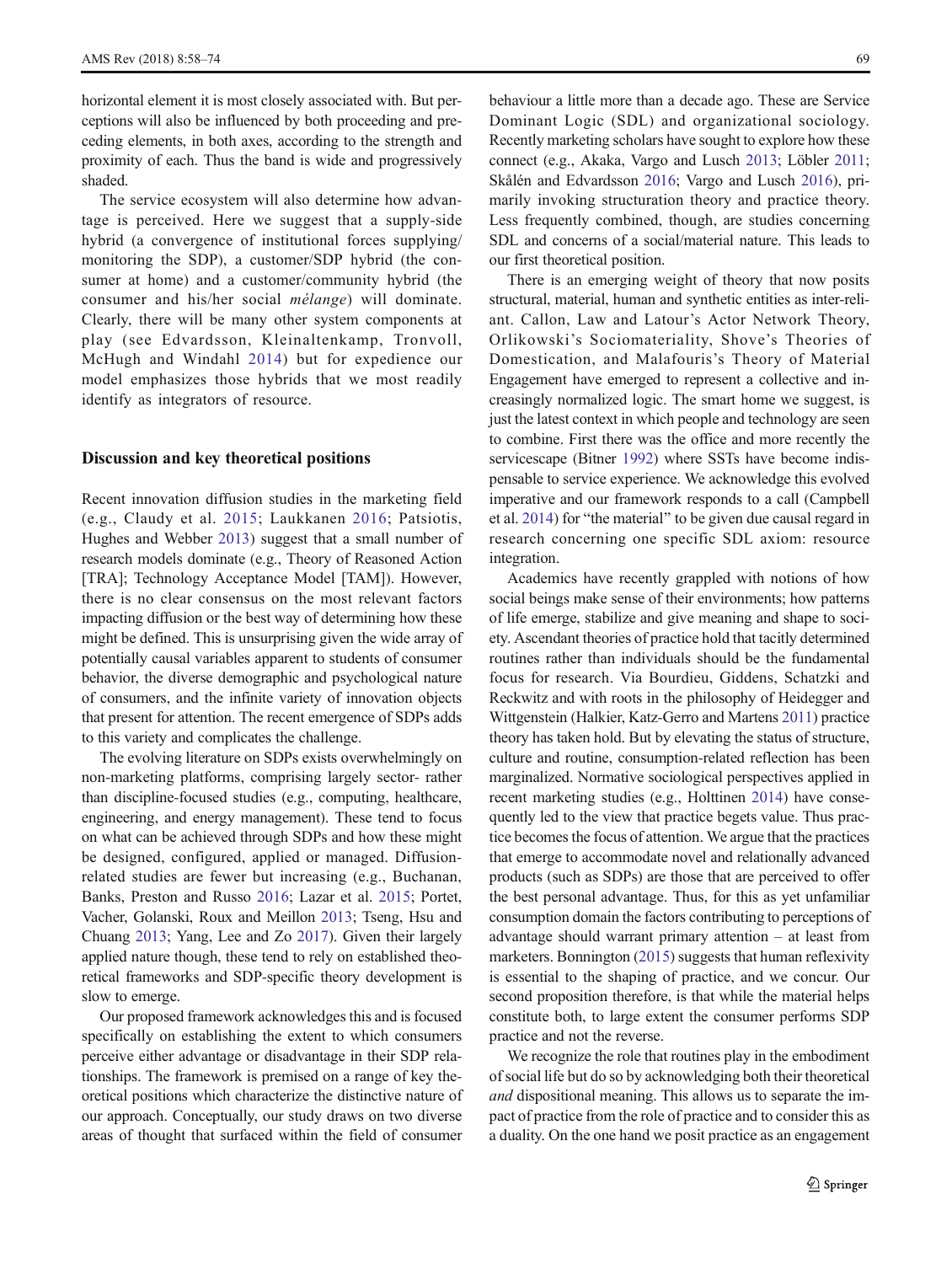phase that follows from introduction of and rehearsal with a product. On the other hand, we see practice as a habitual condition that can vary from fully engaging to disengaging. Therefore, a mnemonic device is used, recalling other marketing tenets (see Constantinides [2006\)](#page-14-0) and suggesting that it incorporates other largely unexplored consumption conditions. Thus, in addition to proposal and practice we introduce project and pause.

The first (project) acknowledges that both the potential and function of a newly presented product should be fully understood and rehearsed before effective practice can occur (especially important for a product category that requires full embeddedness to become effective). Pause, as both disruption to and suspension of customer commitment and loyalty, has already been extensively explored, but we also posit this as a condition that can supplant continuance. Pause, defined as "practice without purpose," is applied because of its particular relevance to SDPs. For products that contribute to life experience rather than service experience, the possibility of beginning as or deteriorating into torpor is a real danger. Our third proposition therefore, is that SDP-related marketing research should not just consider acquisition as one key area of study and practice as another, but should distinguish the latter as comprising three distinct phases of interest.

Our fourth proposition is that perceptions of advantage derive via a complex set of parameters that should be considered both separately and in concert. By this we mean that although advantage will ultimately appear as a gestalt (an articulated whole comprising distinct parts that are capable of appreciation; Smith [1988\)](#page-16-0) we need to know how this accrues and is made manifest in the context of personal reflection. Given the compound nature of relationships among people, society, organizations and SDPs, we need to take account of the widest array of those "parts" that can be appreciated. Engagement at any stage along the proposal-to-pause continuum is judged on the basis of cumulatively observed evidence of psychological, social and physical embeddedness. At any point there will be a corresponding measure of perceived advantage that derives from the strength and proximity of both longitudinal and cross-sectional framework characteristics.

In turn, our fifth proposition suggests this perceived advantage forms because of the collectively weighted outcome of assignations, arguments and actualizations – both consciously and sub-consciously directed towards the gestalt view. Of especial relevance to the SDP domain we emphasize the need to explore the dichotomous effects of both affordances and constraints as well as reasons for and against both adoption and continuance. The first of these acknowledges the causality arising from an individual's relationship with the material; the second accedes to a need to understand the issues of internal debate that help form either positive or negative sentiment. Formal diffusion models (e.g., UTAUT, TAM, TBA) draw conclusions by measuring the strength of attitudinal/

intentional antecedents to acceptance or rejection. However, we have identified critiques that suggest there is little consensus as to what these might be. By contrast we address the common factors that underlie and structure these attitudes and intentions, and draw attention primarily to the interplay of advantage and engagement.

Our sixth proposition relates to how actors are characterized in technology diffusion marketing studies. These normally posit the customer and the technologies they use as ontologically distinct. Consequently, these are viewed primarily as protagonists of essentially different quality and significance. We suggest that as technology becomes increasingly familiar – as computer-mediated environments are more the norm and less the exception – product engagement will be the least difficult challenge to overcome. In smart homes, the technology product (SDP) and the consumer will become one (the customer/SDP hybrid), and residents will blend to become smart communities (the customer/community hybrid). The major protagonist then becomes the supply-side hybrid – that is, the agent of informational embeddedness; or in practical terms, suppliers' objectives and the Internet of Things.

Full union with this final class of embeddedness is the final hurdle for complete SDP engagement. For many SDPs in many smart contexts this will be easily overcome. But as the systems of distributed intelligence become more integrated, more extensive and – potentially – as much a channel for persuasion as they are for support or advice (see Fig. [1](#page-2-0)), then both consumers and communities will react. The danger is that as SDPs move more towards the right-hand side of Fig. [1,](#page-2-0) the more contentious will be those designed for hedonic purpose, and the less trustworthy will be those specified as transformational. Our seventh proposition is that this will be the primary ongoing challenge for SDP engagement.

## Conclusion and directions for further research

Our framework contributes to an expanded view on innovations diffusion in the specific context of the smart home. Coincidentally we link with a vital principle of marketing thought that suggests value resides at its core (e.g., Drucker [1954;](#page-14-0) Vargo and Lusch [2004](#page-16-0)). The framework is complex and unlikely to submit to one approach to research. It can however, be "depunctualized" (considered manifest at any point; Latour [2005\)](#page-15-0) to surface knowledge relating to macro, meso or micro concerns. The notion that we can move upwards to an understanding of social structures and coincidentally downwards to a more nuanced appreciation of individual actions and relationships offers the potential for a nested, multilevel model of causation (Little [2012](#page-15-0)).

We invite others to propose and trial new research instruments to help operationalize our ideas. Our framework does not demand either intensive or extensive methods of inquiry.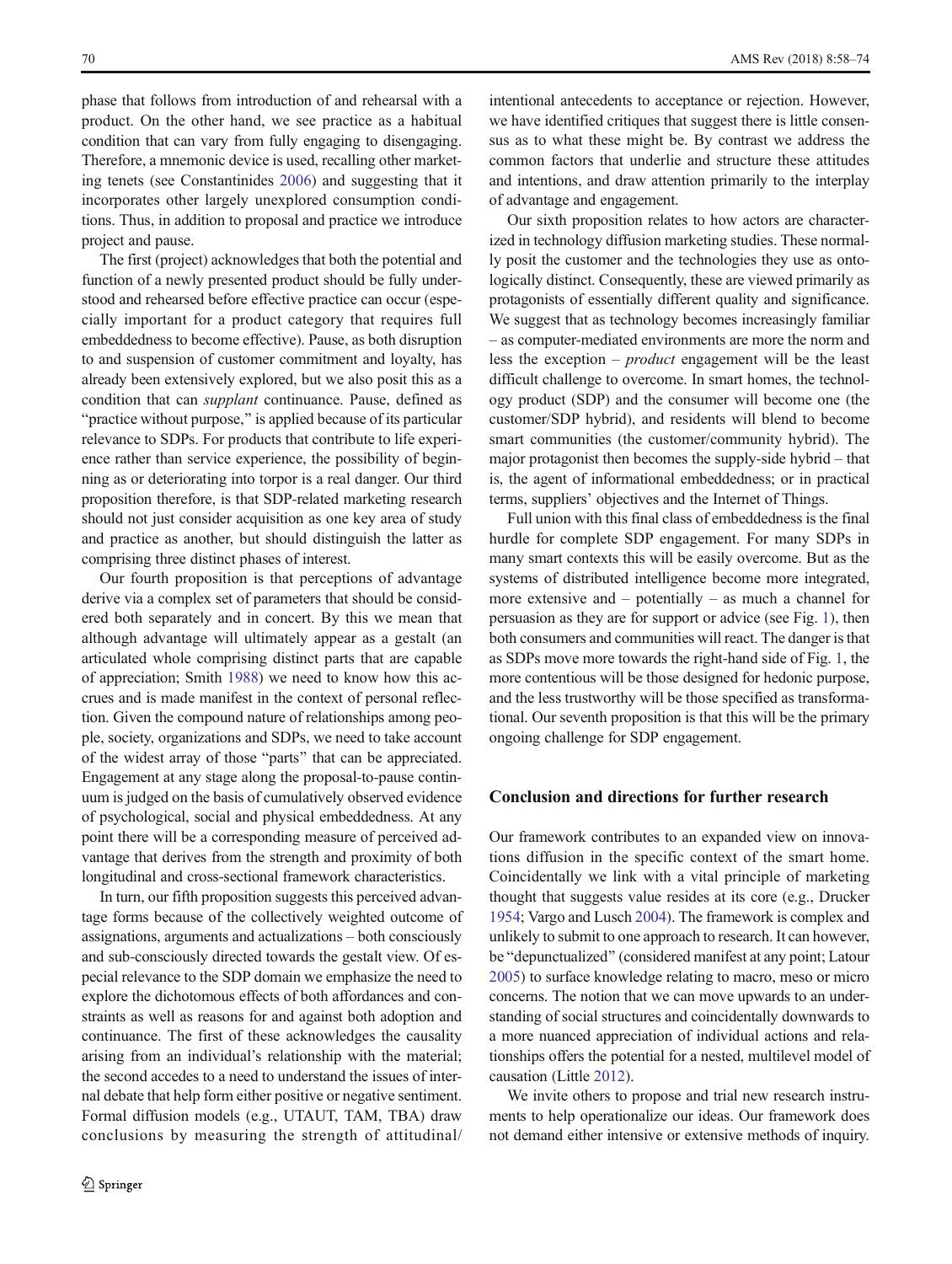<span id="page-13-0"></span>In the field of innovations diffusion, there is room for both qualitative and quantitative research, so our framework encourages a methodologically liberal approach. Below we list some objectives for early research, and these will also help assess the theoretical positions advanced in this article.

- 1. Marketing researchers will want to know how, or if, particular SDP types or properties facilitate smooth transition from *proposal*, to *project*, and then to *practice* that has effective purpose. Similarly, which products/properties are mostly likely to engender pause – either by disrupting, suspending or supplanting practice. Characterizing those customers most likely to succumb to the most damaging types of pause would be useful. Also, what affects their decisions? Evidence on factors contributing both independently and collectively to psychological, social and physical embeddedness will provide insight concerning theory propositions one, two and four.
- 2. Exploring the three suggested conduits to apprehension will help surface those personal, social, cultural and institutional factors that weigh most heavily on consumers' minds. Innovation diffusion researchers have noted that positive and negative constructs comprise different variables and, consequently, are causally distinct. Exploring issues of assignation, argument and actualization (both collectively and apart) will help advance relevant inquiry and provide support (or otherwise) regarding theory propositions three and five.
- 3. Marketers will also wish to know how SDPs help shape the behavior of society at large, and how these will inform both consumption and practice (or consumption as practice) beyond their immediate and intended effect. What will our priorities be in the new smart world, and how will the advantage (or disadvantage) that we perceive to arise from these shape our daily lives? Comparative examination of the impact of practice on perceptions of advantage, and of the impact of advantage on perceptions of practice will offer insight into theory proposition four.
- 4. It would be of special interest to marketing researchers to know how the supply-side hybrid impacts the process of appropriation and hybridization at each phase in the engagement continuum. Also how consumers apprehend the nature of the hybrid to determine which factors, and which contributing party or component, have the greatest positive or negative impact. Results will help inform the legitimacy of our concluding theory propositions six and seven.
- 5. Finally, recognizing that consumers and the artifacts with which they associate can be imagined in three distinct but complementary forms – dependent, independent and interdependent – means that marketing researchers can obtain a more granular and comprehensive perspective on those they wish to reach. Acknowledging that hybrids

exist and that they interlink as well within a smart ecosystem (see dotted lines on Fig. [3\)](#page-8-0) should also encourage marketing researchers to explore relationships among consumers, artifacts and significant others. Relevant research will further test our ideas regarding proposition six.

We believe also that our ideas and frameworks offer a gateway to further conceptual inquiry. Practice theory has now entered the marketer's vocabulary, but to date little thought has been given to how the tacit and routinized nature of practices impact the nature of habit-related marketing issues such as loyalty and commitment. Similarly, an approach to practice that perceives this coincidentally in abstract, dispositional and typological forms suggests direction for further inquiry into how practice might best be conceptualized for a marketing context. We also note that Gibson's ideas on affordance and constraint have thus far been applied primarily to contexts where material and synthetic entities are of most concern (e.g., engineering, information systems). Though customers are also subject to a wide array of environmental forces, and applying this theory in a consumption context may enrich an understanding of their behavior.

Other issues warrant further inquiry too. This article is focused chiefly on engagement, with embeddedness a supporting property (see Fig. [2](#page-5-0)). It would be interesting to take embeddedness as the primary focus and use this to direct further conceptual inquiry. In turn, this may reveal other areas of analysis that would benefit our understanding. Further (see Fig. [1](#page-2-0)), we began this article by locating intention and function as key variables for defining SDPtype objects. But other axes could be applied too, perhaps focusing on the nature and extent of the intelligence networks that underpin particular devices or systems, or on the multiplicity of function that each product performs. Lastly, we are struck by imperatives apparent in other disciplines that focus on smart contexts (sustainability, domestication, health, etc.) and the emphasis they place on behavior change. Perhaps the major contribution that marketing can make is to emphasize it is products that should be changed to accommodate customers, and not vice versa.

Open Access This article is distributed under the terms of the Creative Commons Attribution 4.0 International License (http:// creativecommons.org/licenses/by/4.0/), which permits unrestricted use, distribution, and reproduction in any medium, provided you give appropriate credit to the original author(s) and the source, provide a link to the Creative Commons license, and indicate if changes were made.

## **References**

Ahn, M., Kang, J., & Hustvedt, G. (2016). A model of sustainable household technology acceptance. International Journal of Consumer Studies, 40(1), 83–91.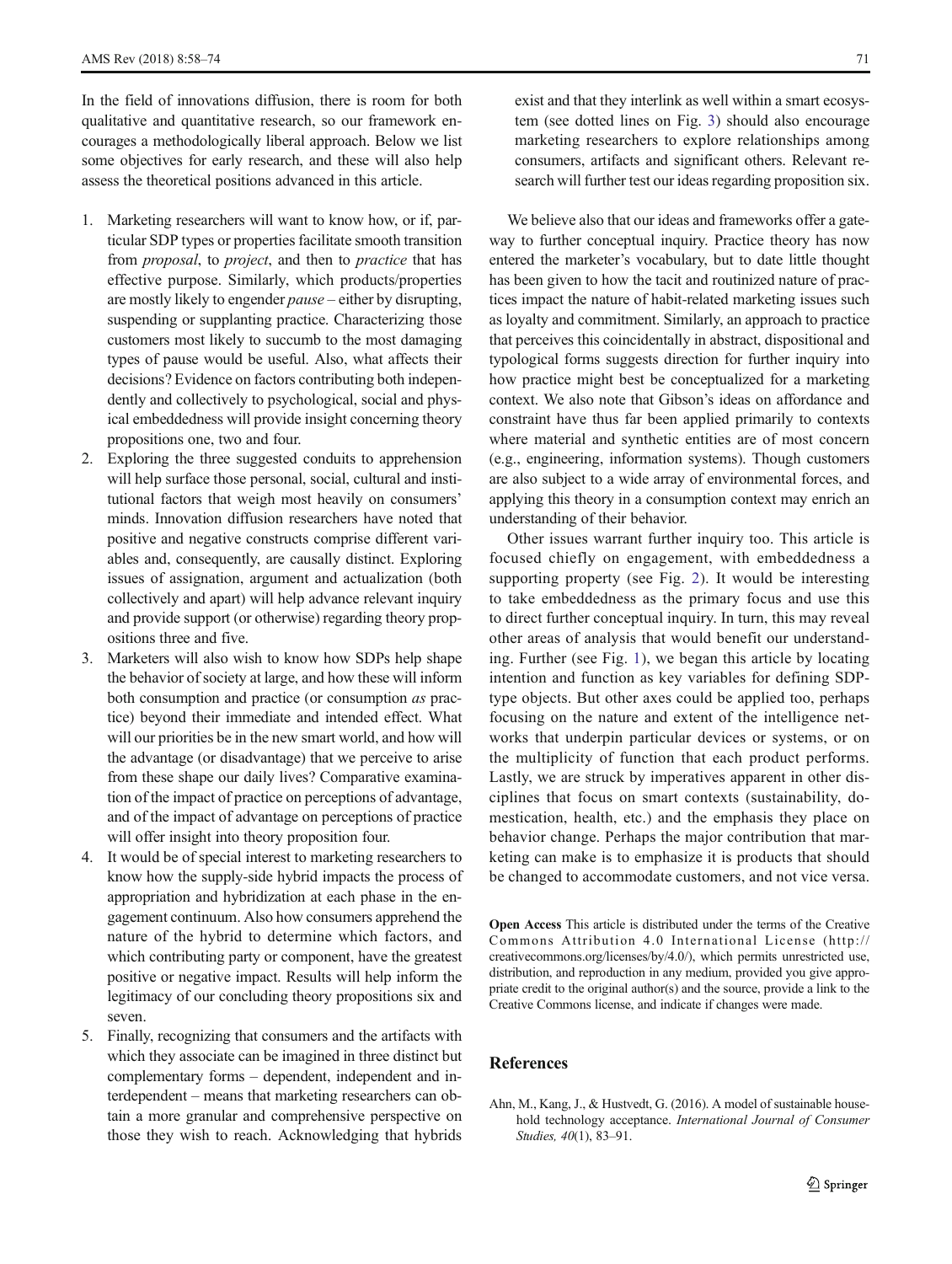- <span id="page-14-0"></span>Akaka, M. A., & Vargo, S. L. (2013). Technology as an operant resource in service (eco)systems. Information Systems and e-Business Management, 12(3), 367–384.
- Akaka, M. A., Vargo, S. L., & Lusch, R. F. (2013). The complexity of context: A service ecosystems approach for international marketing. Journal of International Marketing, 21(4), 1–20.
- Åkesson, M., Edvardsson, B., & Tronvoll, B. (2014). Customer experience from a self-service system perspective. Journal of Service Management, 25(5), 677–698.
- Alam, M. R., Reaz, M. B. I., & Ali, M. A. M. (2012). A review of smart homes—Past, present, and future. IEEE Transactions on Systems, Man, and Cybernetics, Part C (Applications and Reviews), 42(6), 1190–1203.
- Ashton, K. (2009). That 'internet of things' thing, RFID Journal, June 22. [http://www.Itrco.Jp/Libraries/RFIDjournal- that%20Internet%](http://www.Itrco.Jp/Libraries/RFIDjournal-%20that%20Internet%20of%20Things%20%20Thing.Pdf) [20of%20Things %20Thing.Pdf](http://www.Itrco.Jp/Libraries/RFIDjournal-%20that%20Internet%20of%20Things%20%20Thing.Pdf). Accessed 15 July 2016.
- Barakat, S. M. (2016). Internet of things: Ecosystem and applications. Journal of Current Research in Science, 4(1), 32–34.
- Bitner, M. J. (1992). Servicescapes: The impact of physical surroundings on customers and employees. Journal of Marketing, 56(2), 57–71.
- Bonnington, O. (2015). The indispensability of reflexivity to practice: The case of home energy efficiency. Journal of Critical Realism, 14(5), 461–484.
- Botella, C., Riva, G., Gaggioli, B., Wiederhold, M. A., Alcaniz, M., & Baños, R. M. (2012). The present and future of positive technologies. Cyberpsychology, Behavior and Social Networking, 15(2), 78–84.
- Brodie, R. J., Hollebeek, L. D., Jurić, B., & Ilić, A. (2011). Customer engagement: Conceptual domain, fundamental propositions, and implications for research. Journal of Service Research, 14(3), 252–271.
- Buchanan, K., Banks, N., Preston, I., & Russo, R. (2016). The British public's perception of the UK smart metering initiative: Threats and opportunities. Energy Policy, 91, 87–97.
- Callon, M. (1986). The sociology of an actor-network: The case of the electric vehicle. In M. Callon, J. Law, & A. Rip (Eds.), Mapping the dynamics of Science and technology: Sociology of Science in the real world (pp. 19–34). London: MacMillan Press.
- Campbell, C. (2005). The craft consumer: Culture, craft and consumption in a postmodern society. Journal of Consumer Culture, 5(1), 23–42.
- Campbell, N., O'Driscoll, A., & Saren, M. (2014). Reconceptualizing resources: A critique of service-dominant logic. Journal of Macroeconomics, 33(4), 306–321.
- Chandler, J. D., & Lusch, R. F. (2015). Service systems: A broadened framework and research agenda on value propositions, engagement, and service experience. Journal of Service Research, 18(1), 6–22.
- Chen, H., Finin, T., & Joshi, A. (2003). An ontology for context-aware pervasive computing environments. The Knowledge Engineering Review, 18(3), 197–207.
- Claudy, M., Garcia, R., & O'Driscoll, A. (2015). Consumer resistance to innovation: A behavioral reasoning perspective. Journal of the Academy of Marketing Science, 43(4), 528–544.
- Cochoy, F. (1998). Another discipline for the market economy: Marketing as a performative knowledge and know-how for capitalism. The Sociological Review, 46(1), 194–221.
- Constantinides, E. (2006). The marketing mix revisited: Towards the 21st-century marketing. Journal of Marketing Management, 22(3– 4), 407–438.
- Dewey, J. (1976). Value and nature. In J. Gouinlock (Ed.), The moral writings of John Dewey (pp. 56–82). New York: Hafner Press.
- Dewey, J. (2005/1932). Art as experience. New York: Pedigree.
- Drucker, P. E. (1954). What is our business And what should it be? In P. E. Drucker (Ed.), Practice of management (pp. 49–61). New York: Harper and Row.
- Edvardsson, B., Kleinaltenkamp, M., Tronvoll, B., McHugh, P., & Windahl, C. (2014). Institutional logics matter when coordinating resource integration. Marketing Theory, 14(3), 291–309.
- Ellway, B. P., & Dean, A. M. (2016). The reciprocal intertwining of practice and experience in value creation. Marketing Theory, 16(3), 299–324.
- Fayard, A.-L., & Weeks, J. (2007). Photocopiers and water-coolers: The affordances of informal interaction. Organization Studies, 28(5), 605–634.
- Fayard, A.-L., & Weeks, J. (2014). Affordances for practice. Information and Organization, 24(4), 236–249.
- Fogg, B. J. (1999). Persuasive technologies. Communications of the ACM, 42(5), 26–29.
- Frow, P., & Payne, A. (2011). A stakeholder perspective of the value proposition concept. European Journal of Marketing, 45(1/2), 223–240.
- Gale, B. (1994). Managing customer value: Creating quality and service that customers can see. New York: The Free Press.
- Gangale, F., Mengolini, A., & Onyeji, I. (2013). Consumer engagement: An insight from smart grid projects in Europe. Energy Policy, 60, 621–628.
- Garcia, N. M., & Rodrigues, J. J. (2015). Ambient assisted living. Boca Raton: CRC Press.
- Gibson, J. (1979). The ecological approach to visual perception. Boston: Houghton-Mifflin.
- Goulding, C., Shankar, A., & Canniford, R. (2013). Learning to be tribal: Facilitating the formation of consumer tribes. European Journal of Marketing, 47(5/6), 813–832.
- Gram-Hanssen, K. (2008). Consuming technologies–developing routines. Journal of Cleaner Production, 16(11), 1181-1189.
- Gram-Hanssen, K. (2011). Understanding change and continuity in residential energy consumption. Journal of Consumer Culture, 11(1), 61–78.
- Gray, D. M., & Bean, B. (2011). Can social marketing segmentation initiatives be used to increase household electricity conservation? Journal of Non-profit and Public Sector Marketing, 23(3), 269–305.
- Grönroos, C. (1997). Value-driven relational marketing: From products to resources and competencies. Journal of Marketing Management, 13(5), 407–419.
- Grönroos, C., & Voima, P. (2013). Critical service logic: Making sense of value creation and co-creation. Journal of the Academy of Marketing Science, 41(2), 133-150.
- Gubbi, J., Buyya, R., Marusic, S., & Palaniswami, M. (2013). Internet of things (IoT): A vision, architectural elements, and future directions. Future Generation Computer Systems, 29(7), 1645–1660.
- Gummerus, J. (2013). Value creation processes and value outcomes in marketing theory: Strangers or siblings? Marketing Theory, 13(1), 19–46.
- Gutman, J. (1982). A means-end chain model based on consumer categorization processes. The Journal of Marketing, 46(2), 60–72.
- Ha, S., & Stoel, L. (2009). Consumer e-shopping acceptance: Antecedents in a technology acceptance model. Journal of Business Research, 62(5), 565–571.
- Halkier, B., Katz-Gerro, T., & Martens, L. (2011). Applying practice theory to the study of consumption: Theoretical and methodological considerations. Journal of Consumer Culture, 11(1), 3–13.
- Hand, M., & Shove, E. (2007). Condensing practices: Ways of living with a freezer. Journal of Consumer Culture, 7(1), 79–104.
- Heinonen, K., Strandvik, T., Mickelsson, K. J., Edvardsson, B., Sundström, E., & Andersson, P. (2010). A customer-dominant logic of service. Journal of Service Management, 21(4), 531–548.
- Helkkula, A., Kelleher, C., & Pihlström, M. (2012). Characterizing value as an experience: Implications for service researchers and managers. Journal of Service Research, 15(1), 59–75.
- Hérault, S., & Belvaux, B. (2014). Privacy paradox and the adoption of intrusive technologies. The case of mobile location-based services. Décisions Marketing, 74, 67–82.
- Heskett, J. L., Sasser, W. E., & Schlesinger, L. A. (1997). The service profit chain. New York: The Free Press.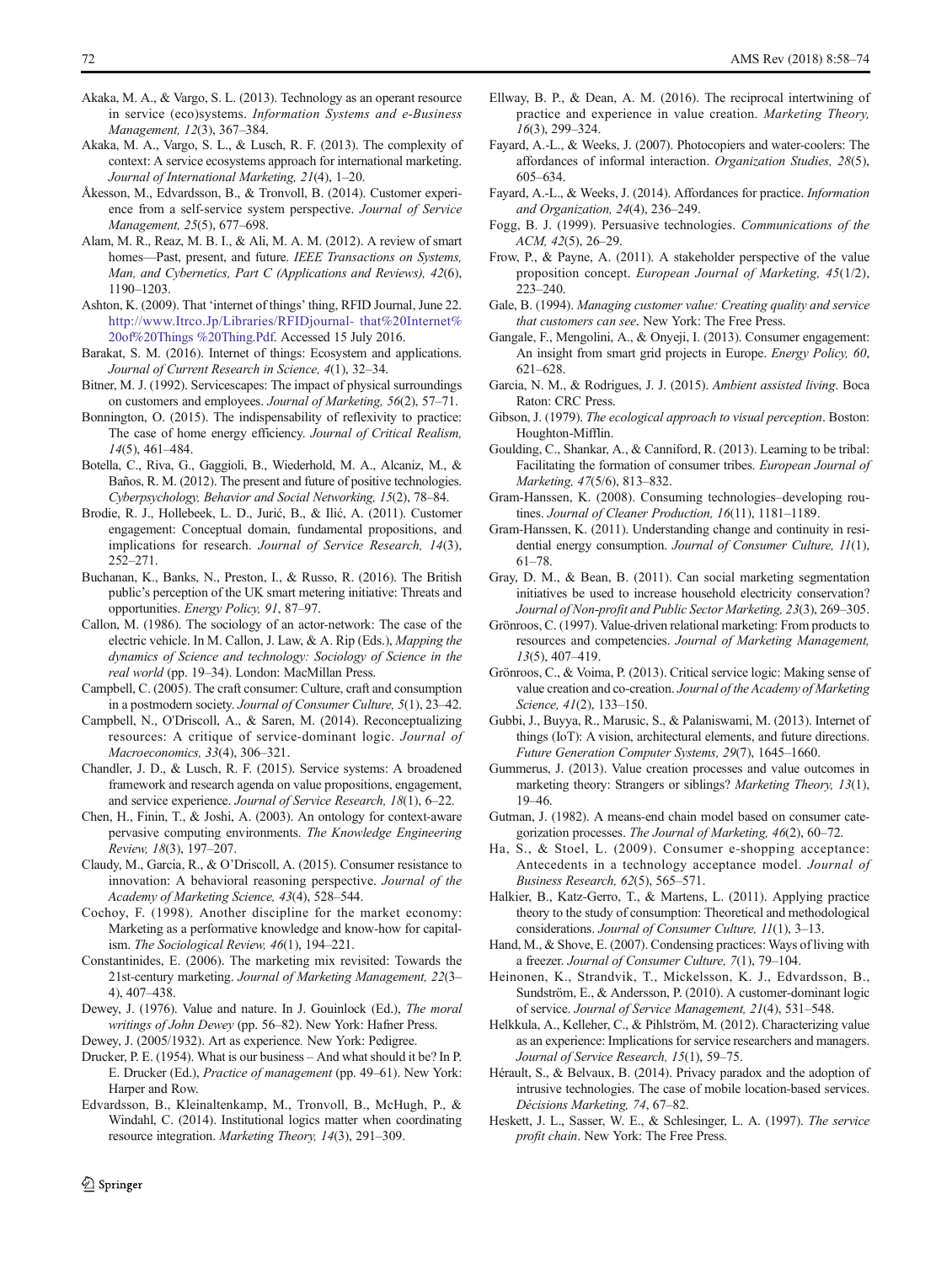- <span id="page-15-0"></span>Hilton, T., & Hughes, T. (2013). Co-production and self-service: The application of service-dominant logic. Journal of Marketing Management, 29(7–8), 861–881.
- Holttinen, H. (2010). Social practices as units of value creation: Theoretical underpinnings and implications. International Journal of Quality and Service Sciences, 2(1), 95–112.
- Holttinen, H. (2014). Contextualizing value propositions: Examining how consumers experience value propositions in their practices. Australasian Marketing Journal, 22(2), 103–110.
- Huber, J., Lynch, J., Corfman, K., Feldman, J., Holbrook, M., Lehmann, D., Munier, B., Schkade, D., & Simonson, I. (1997). Thinking about values in prospect and retrospect: Maximizing experienced utility. Marketing Letters, 8(3), 323–334.
- Hutchby, I. (2001). Technologies, texts and affordances. Sociology, 35(2), 441–456.
- Ilmonen, K. (2004). The use of and commitment to goods. Journal of Consumer Culture, 4(1), 27–50.
- Jaakkola, E., & Alexander, M. (2014). The role of customer engagement behavior in value co-creation a service system perspective. Journal of Service Research, 17(3), 247–261.
- Kazmina, M. G., Manykin, E., & Grichuck, E. (2014). Oscillatory neural networks: In problems of parallel information processing. Berlin/ Boston: De Gruyter.
- Kleinaltenkamp, M., Brodie, R. J., Frow, P., Hughes, T., Peters, L. D., & Woratschek, H. (2012). Resource integration. Marketing Theory, 12(2), 201–205.
- Latour, B. (1987). Science in action: How to follow scientists and engineers through society. Boston: Harvard University Press.
- Latour, B. (1993). We have never been modern. Brighton: Harvester Wheatsheaf.
- Latour, B. (2005). Re-assembling the social: An introduction to actor network theory. New York: Oxford University Press.
- Laud, G., Karpen, I. O., Mulye, R., & Rahman, K. (2015). The role of embeddedness for resource integration: Complementing SD logic research through a social capital perspective. Marketing Theory, 15(4), 509–543.
- Laukkanen, T. (2016). Consumer adoption versus rejection decisions in seemingly similar service innovations: The case of the internet and mobile banking. Journal of Business Research, 69(7), 2432–2439.
- Law, J. (1992). Notes on the theory of the actor-network: Ordering, strategy, and heterogeneity. Systems Practice, 5(4), 379–393.
- Lazar, A., Koehler, C., Tanenbaum, J. & Nguyen, D.H. (2015). Why we use and abandon smart devices. In Proceedings of the 2015 ACM International Joint Conference on Pervasive and Ubiquitous Computing (pp. 635–646). Osaka, Japan. 07-11 September.
- Leonardi, P. M. (2011). When flexible routines meet flexible technologies: Affordance, constraint, and the imbrication of human and material agencies. MIS Quarterly, 35(1), 147–167.
- Leonardi, P. M. (2013). Theoretical foundations for the study of sociomateriality. Information and Organization, 23(2), 59–76.
- Lin, J. S. C., & Hsieh, P. L. (2011). Assessing the self-service technology encounters: Development and validation of SSTQUAL scale. Journal of Retailing, 87(2), 194–206.
- Little, D. (2012). The social world as morphogenesis. Understanding Society, May 23. [http://understandingsociety.blogspot.co.uk/2012/](http://understandingsociety.blogspot.co.uk/2012/05/social-world-as-morphogenesis.html) [05/social-world-as-morphogenesis.html.](http://understandingsociety.blogspot.co.uk/2012/05/social-world-as-morphogenesis.html) Accessed 20 Aug 2016.
- Löbler, H. (2011). Position and potential of service-dominant logic-evaluated in an 'ism' frame for further development. Marketing Theory,  $11(1)$ , 51–73.
- Löbler, H., & Lusch, R. F. (2014). Signs and practices as resources in ITrelated service innovation. Service Science, 6(3), 1–16.
- Lusch, R. F., & Vargo, S. L. (2014). Service-dominant logic: Premises, perspectives, possibilities. Cambridge: Cambridge University Press.
- Malafouris, L. (2013). How things shape the mind. Cambridge: The MIT Press.
- Mani, Z., & Chouk, I. (2016). Drivers of consumers' resistance to smart products. Journal of Marketing Management, 33(1/2), 1–22.
- Markus, M. L., & Silver, M. S. (2008). A foundation for the study of IT effects: A new look at DeSanctis and Poole's concepts of structural features and spirit. Journal of the Association for Information Systems, 9(10/11), 609–632.
- Mayr, T., & Zins, A. H. (2012). Extensions on the conceptualization of customer perceived value: Insights from the airline industry. International Journal of Culture, Tourism and Hospitality Research, 6(4), 356–376.
- Meuter, M. L., Ostrom, A. L., Roundtree, R. I., & Bitner, M. J. (2000). Self-service technologies: Understanding customer satisfaction with technology-based service encounters. Journal of Marketing, 64(3), 50–64.
- Meuter, M. L., Ostrom, A. L., Bitner, M. J., & Roundtree, R. (2003). The influence of technology anxiety on consumer use and experiences with self-service technologies. Journal of Business Research, 56(11), 899–906.
- Mick, D. G. (2006). Meaning and mattering through transformative consumer research. Advances in Consumer Research, 33(2), 1–4.
- Mick, D. G., & Fournier, S. (1998). Paradoxes of technology: Consumer cognizance, emotions, and coping strategies. Journal of Consumer Research, 25(2), 123–143.
- Moody, J., & White, D. R. (2003). Structural cohesion and embeddedness: A hierarchical concept of social groups. American Sociological Review, 68(1), 103–127.
- Moreno-Munoz, A., Bellido-Outeirino, F. J., Siano, P., & Gomez-Nieto, M. A. (2016). Mobile social media for smart grids customer engagement: Emerging trends and challenges. Renewable and Sustainable Energy Reviews, 53, 1611–1616.
- Ng, I. C., & Smith, L. A. (2012). An integrative framework of value. Review of Marketing Research, 9, 207–243.
- Norman, D. A. (1988). The psychology of everyday things. New York: Basic Books.
- Oh, H. (1999). Service quality, customer satisfaction, and customer value: A holistic perspective. International Journal of Hospitality Management, 18(1), 67–82.
- Orlikowski, W. J. (2007). Sociomaterial practices: Exploring technology at work. Organization Studies, 28(9), 1435–1448.
- Orlikowski, W. J. (2009). The sociomateriality of organizational life: Considering technology in management research. Cambridge Journal of Economics, 34, 125–141.
- Ostrom, A., & Iacobucci, D. (1995). Consumer trade-offs and the evaluation of services. Journal of Marketing, 59(1), 17–28.
- Ostrom, A. L., Parasuraman, A., Bowen, D. E., Patricio, L., Voss, C. A., & Lemon, K. (2015). Service research priorities in a rapidly changing context. Journal of Service Research, 18(2), 127–159.
- Owens, S., & Driffill, L. (2008). How to change attitudes and behaviors in the context of energy. Energy Policy, 36(12), 4412–4418.
- Packard, V. (1957). The hidden persuaders. London: Longmans, Green.
- Parasuraman, A. (2000). Technology readiness index (TRI) a multipleitem scale to measure readiness to embrace new technologies. Journal of Service Research, 2(4), 307–320.
- Patsiotis, A. G., Hughes, T., & Webber, D. J. (2013). An examination of consumers' resistance to computer-based technologies. Journal of Services Marketing, 27(4), 294–311.
- Portet, F., Vacher, M., Golanski, C., Roux, C., & Meillon, B. (2013). Design and evaluation of a smart home voice interface for the elderly: Acceptability and objection aspects. Personal and Ubiquitous Computing, 17(1), 127–144.
- Ramaswamy, V. (2008). Co-creating value through customers' experiences: The Nike case. Strategy & Leadership, 36(5), 9-14.
- Reckwitz, A. (2002). Toward a theory of social practices: A development in culturalist theorizing. European Journal of Social Theory, 5(2), 243–263.